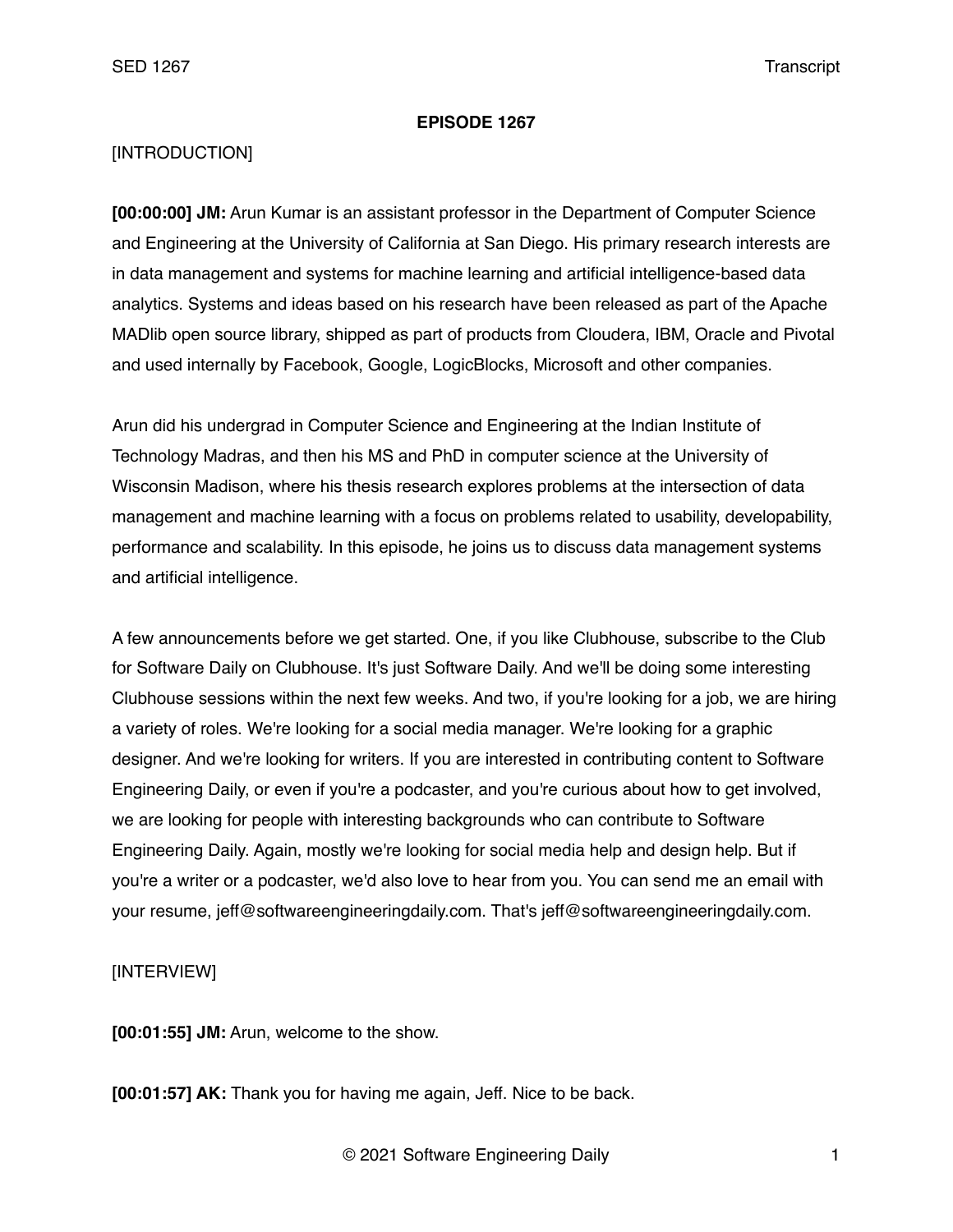**[00:02:01] JM:** It's great to have you. You run a lab at UCSD. It's called the ADALab, Arun's Data Analytics Lab. Tell me about what you focus on in your lab.

**[00:02:13] AK:** Sure, so the data lab, also called the Advanced Data Analytics Lab, focus on basically improving machine learning and artificial intelligence-based data analytics from a holistic standpoint of concerns such as scalability, usability, ease of deployment, ease of development, and so on. And I call all of this democratization of machine learning-based data analytics. I look at it from the vantage point of data management, databases, data systems, and I struggle the whole system stack aiming to improve two specific things, system efficiency, by which I mean, the resource needs, the resource costs, the time runtime requirements of all the tools involved, and also human efficiency. And by which I mean improving the productivity of the people involved in the process, the data scientist, the machine learning engineers, the data analysts, the domain scientists, and so on. And so that's what my lab focuses on. Building software systems, building abstractions, building tools, devising new algorithms, and also studying the theory behind things the empiricism, the experimental analysis behind this whole process of making machine learning-based analytics easier, and faster, and cheaper for people.

**[00:03:30] JM:** How do the problems that you study in the academic domain compared to those problems found in industry? Are they the same?

**[00:03:43] AK:** Right. So there is a close synergy between practice and research here. And the reason the synergy exist, and I'm telling this based on my conversations with over three dozen practitioners in this context, right? So enterprise, health, web companies, cloud companies, database companies, domain scientists, and others, digital humanists. Based on these conversations, what I find is, the science of this whole space is still lagging. It's still not where we wanted to be. And the analogy I would give is relational database systems circa early 1980s, the science of relational database systems was still lagging and people were building database systems. And then relational model came along. And then people started building SQL and relational operators and parallel database systems and all of that. And look at how far we have come in the last 40 years with relational database systems.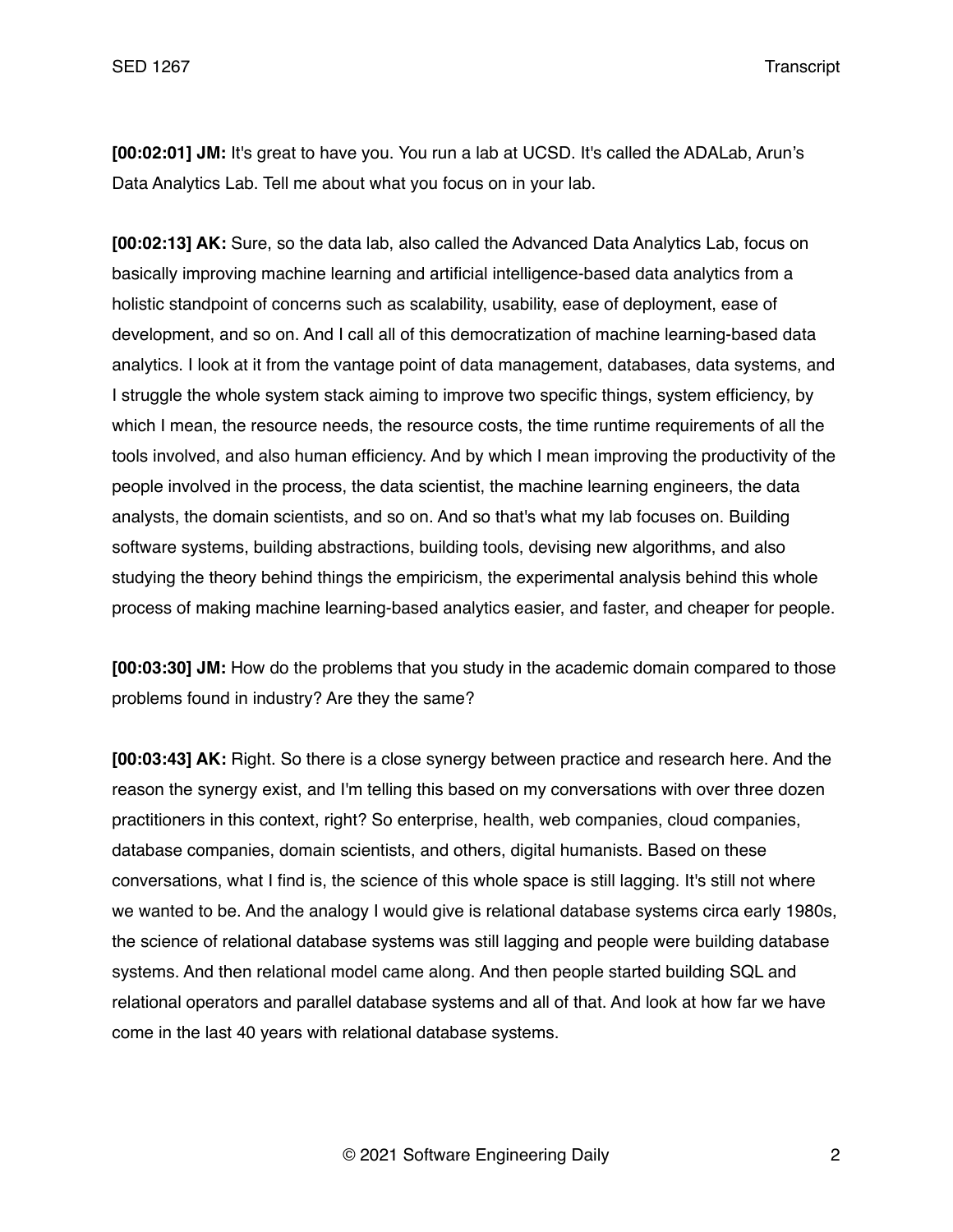Machine learning systems and the end-to-end lifecycle of machine learning applications, it's kind of in that context, where we understand the theory and the algorithmics of how machine learning algorithms work. But the stuff that goes around it, all the way from what I call the three stages of the ML lifecycle, sourcing, building and deploying. The sourcing stage is how to convert raw data in your data lakes, data warehouses, databases into an ML-ready data. And then how to convert that into a prediction pipeline? That's the build stage. How to integrate a prediction pipeline with your application and monitor and oversee the life cycle as the data and application evolve? That's the deploy stage. These three stages, I think the amount of scientific inquiry we have is still not there at the level that we want it to be.

Now, practitioners, obviously, they have to get their job done until they get about doing these sorts of things already. However, the principles behind them, whether what they're doing is accurate enough, whether what you're doing is, in the sense, can we reduce the cost? Can we improve their productivity? Those sorts of questions, a lot of computing research is fundamentally about those sorts of questions. And I think in the ML space, that is only starting to take off. And so in that sense, I see a lot of my work as actually laying the foundations of the principles and the systems that are needed for this holistic picture of ML. And that cannot come about in a vacuum. You have to interact with practitioners to understand where the bottlenecks are. You have to interact with practitioners to complete the loop after you come up with new techniques and solutions to see that they actually work in practice, and what you can learn from it, and how you can improve research and the principles in the next iteration. And so this synergy between research and practice that really excites me about the space. It's not kind of some arcane academic stuff that you sit in a corner and do and 20 years later somebody uses it. Here, you're actually coming up with very fundamental research ideas that have long-term potential, but also immediate applicability in practice. I hope that helps understand the space better.

**[00:06:43] JM:** That makes sense. So let's start with the – In the lifecycle of data, Advanced Data Analytics, can you describe, the sourcing, building and deployment. Let's start with the sourcing. What are the problems that exist in the data sourcing step of machine learning?

**[00:07:01] AK:** Okay, sure, I'm happy to chat about this. Also, for folks who are interested, I also have a graduate course on data systems on machine learning, CSE 234. And the lectures and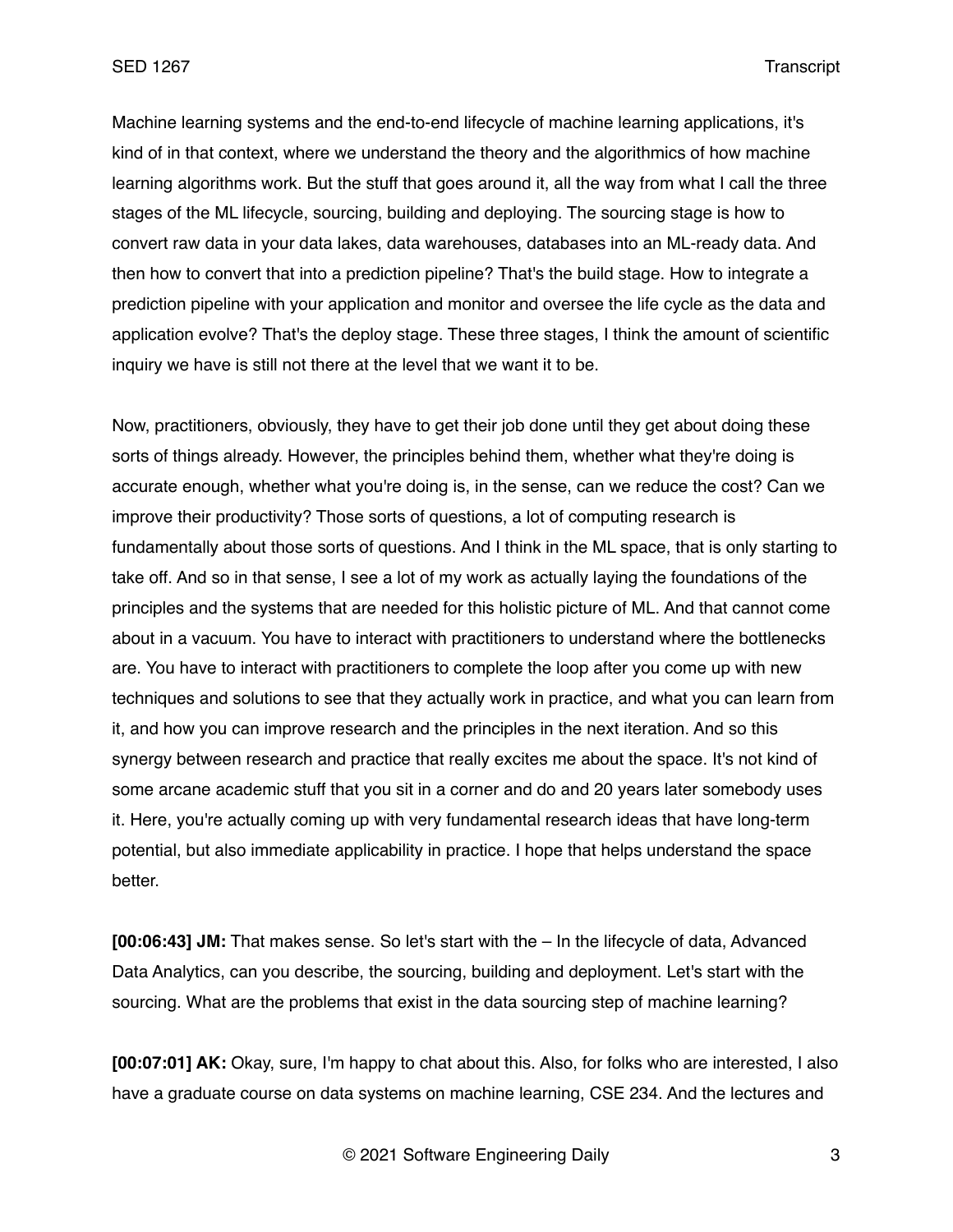videos are all up on my course webpage. It's on YouTube. So feel free to go check. Take a look at it. I walk through these stages in detail for my students, and I will just recap what I teach there.

For the sourcing stage, from my conversations with the practitioners, what I've learned is there's a huge set of disparate activities. A lot of them revolve around data management issues. And some of the most prominent and common activities include procuring the data, procuring the data in the sense you want to  $-$  Or acquiring the data, acquisition of data, going through the hoops of access control, and system administration, and all of that authentication, just to get the data you want.

It's shocking to me that in many enterprises and web companies, people can't even see the data they want to see, because different teams are on different data. So even figuring out which data is valuable is the first bottleneck. You manage. It might ask you to build a model for some particular prediction task. But do you even have the data you want to build that model effectively? And so do you know where the data is in your organization to get that sort of model built? So that sort of acquisition itself is the first challenge. There are a lot of research questions there in terms of data search systems, metadata management, data discovery, schema management, all of these things. So that's one.

The second one is after you acquire your data that you want, you need to be able to transform them. And that's where data preparation comes in. Data Preparation is basically reformatting the data. A lot of mundane things, figuring out the features, stitching the features together into a file format that's useful for your ML tool. Again, a lot of database style stuff happens there. And machine learning algorithmists, they look at all this as grunt work. They bundle all of this under this giant moniker called data cleaning. But actually there're different steps that take place. It's not all just data cleaning. So there's reorganization of data, there's reformatting of data. All of this comes under data organization or data preparation. Then there's actual cleaning, which in a statistical sense means fixing issues in the data so that the bias variance tradeoff doesn't get affected negatively, imputation of missing values, inconsistency in the values, normalizing the values of features like, say, California versus CA. These sorts of stuff that statistics and database people have been studying for decades now. That is inevitable, especially when you're dealing with tabular data. So that's one.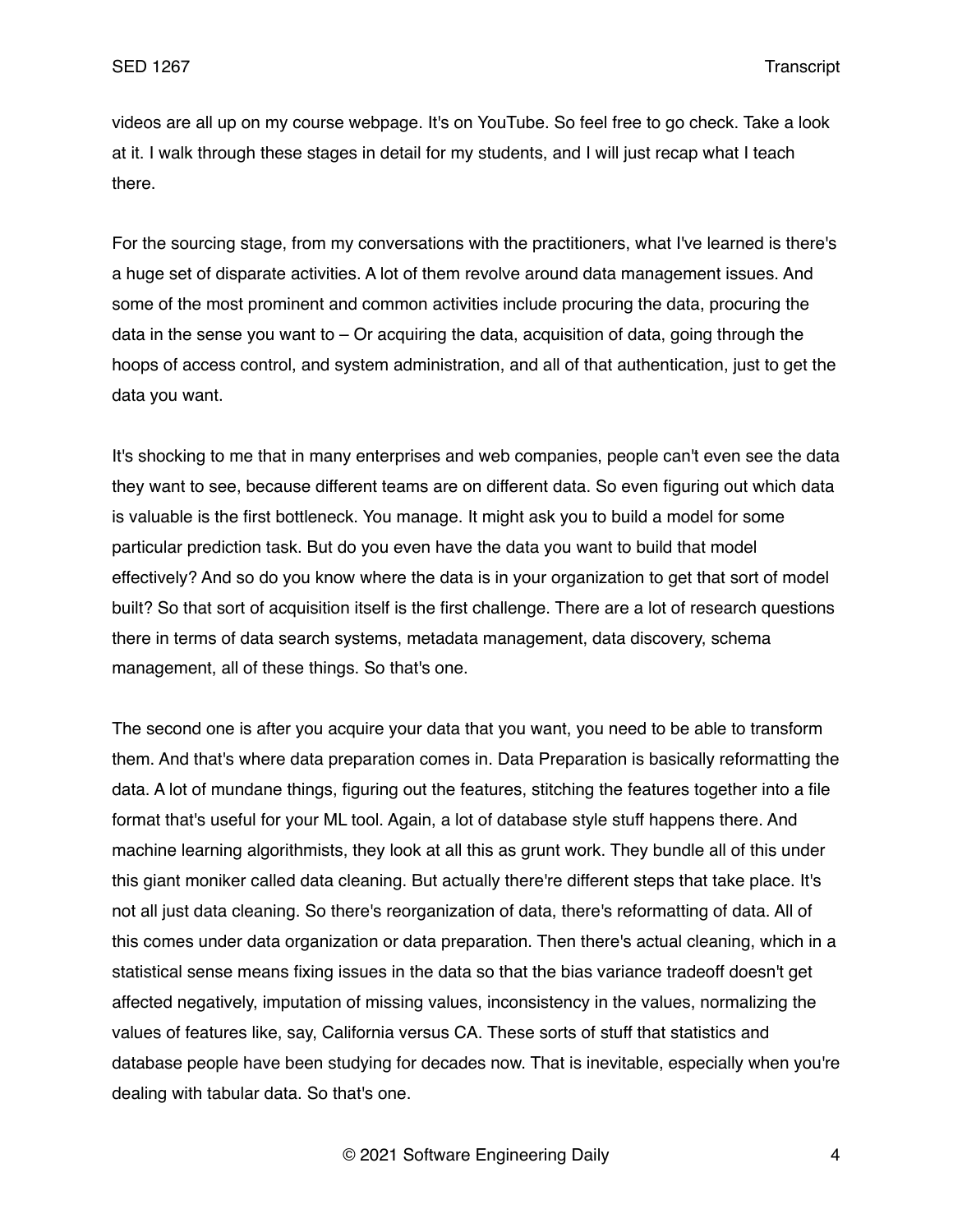The other major task and the sourcing stage is sometimes optional, because many times the data distribution provides you this, is the task of labeling. In many enterprise settings, you don't have label data available. You have to sit and label them manually. Increasingly, there's a lot of research on programmatic labeling, crowdsourcing, weak supervision, semi kind of distance supervision, active learning. All of these things are now becoming more common. So that's another part of sourcing. Getting the label in place.

And then once all of that is done, you have to kind of – The data is now ML-ready. You're still not done. You still have to engineer features in many contexts. And for tabular data, that involves very standard mundane things, like one hot encoding, similarity encoding, bending, and all of that. But for other unstructured data sources, you have to do more sophisticated feature engineering, like embeddings, or applying transformers in different ways, extracting CNN features in different ways for images, and fusing these features together. And then that's where the boundary is between the sourcing stage and the building stage, because a lot of the feature engineering decisions are no longer about just sourcing your features, but now representing your features for the model to learn better. So I hope that gives you a bird's eye picture of the major bottlenecks and the major technical tasks in the sourcing stage.

**[00:10:59] JM:** Can you describe some of the main tools used in the sourcing stage of data engineering?

**[00:11:05] AK:** Yeah, sure. So in terms of tools, for data acquisition, I think there's a dearth of tools. There's not that many that people use that are standardized. There are catalog management tools. There are metadata management tools that a lot of people use. MLflow is, for example, one of them. And that has seen a lot of traction recently. There's TensorFlow Extended as well. And so identifying and registering models and datasets in your organization is pretty useful. And so these are two common open source tools that I've seen being used for data acquisition, for metadata management and so on.

In the preparation stage, reorganization stage, there is, again, not that many commonly used reusable tooling infrastructure. Some of my own research actually studies, how do we automate some of this from a principle standpoint, but not just automation? How do we measure that

© 2021 Software Engineering Daily 5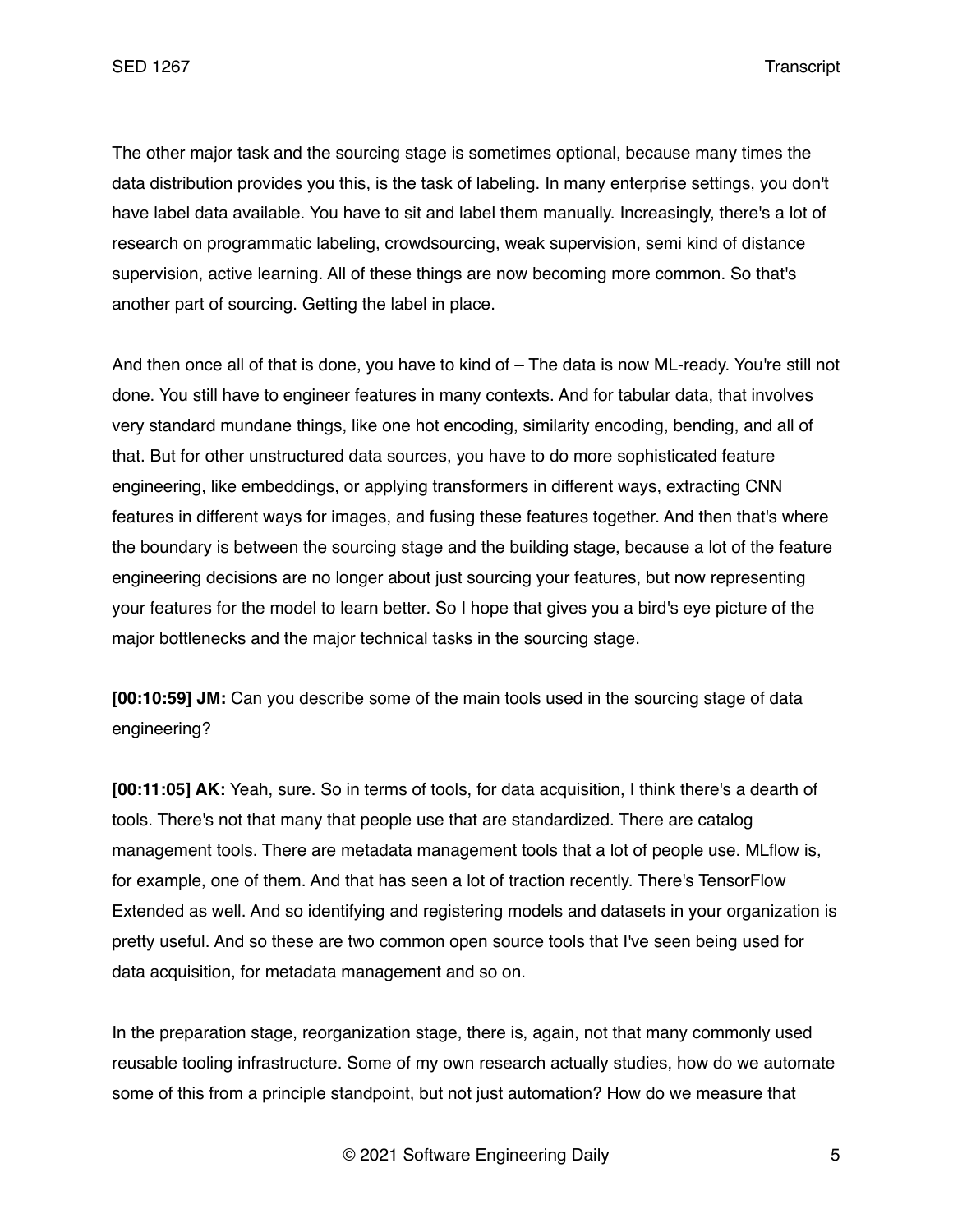automation is good enough? So how do we benchmark it? So there's still a lot of active research going on in this space. As far as I can tell, a lot of the tooling in the preparation space is all human in the loop and self-service-oriented. Like Trifecta is one example. Tableau data prep is another. So these are some common tools that I've seen people use.

In the cleaning context, a lot of this is very manual. Increasingly, there's some tooling for semiautomation of some of the cleaning tasks. Amazon has this DQ tool that came out in the last couple of years that has seen some traction. Databricks has also shipped this. There are some machine learning based cleaning solutions that are now coming around. All of these things put together. Some companies have started to automate them in some ad hoc ways. The workflow management tools, and a lot of people like to hate on Airflow, but Airflow is pretty common. And people like to automate some of these workflows using those sorts of tools. Kubeflow is also being used for data preparation and data cleaning.

I see a lot of tech companies building solutions to automate them using role-based heuristics. Salesforce, for example, has Transmogrify and Einstein for the data prep and feature engineering and stuff like that. Amazon came out with their AutoGluon. They also have their Autopilot. Google has their Cloud AutoML and AutoML Tables. So there is increasing infrastructure being built around some of these tasks. But a lot of the work is still pretty manual. I mean, if you look at surveys of data scientists, ML engineers, and so on, a lot of them say they spend a huge amount of time on data-related grunt work and data-related issues. And this is partly why. It's very hard to automate the whole thing very robustly and accurately. And so the tooling and the infrastructure is only starting to – You're only seeing the assembly of the sort of tools starting to grow now.

**[00:13:57] JM:** As an engineer goes from the data sourcing phase to the model building phase, what is their day-to-day work look like? Is it mostly programming? Or is there a lot of observation and analysis of the data? Tell me about the building stage of the lifecycle of data analytics.

**[00:14:21] AK:** Yeah, sure. So the interesting bit for a lot of data scientists and ML engineers is the building stage and the deployment analysis, postdoc analysis. Now the building stage is where a lot of machine learning and data mining class is focused their efforts — things like how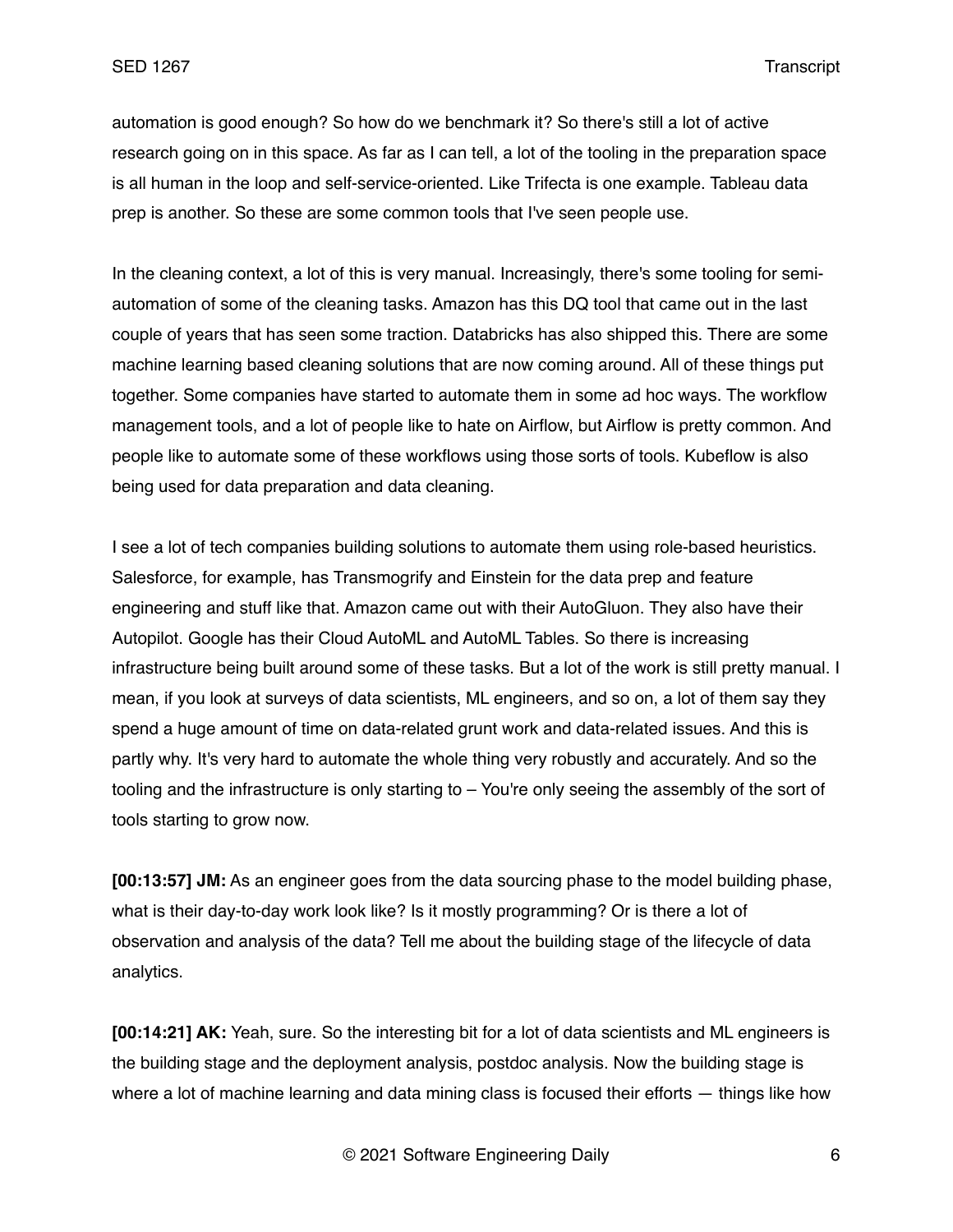to prepare features. How to do feature selection? How to do algorithm selection and algorithm search? How to do hyper parameter tuning? These are the things that go into the building stage.

Now, fundamentally, from a learning theoretic standpoint, the purpose of the building stage is fairly simple. You have your ML-ready dataset pairs of inputs and outputs or maybe unsupervised setting to self-supervised. And then the output is a desired prediction function that satisfy certain metrics. Usually the most common metric is accuracy, prediction accuracy. It could be various forms of a diagonal or **[inaudible 00:15:13]** precision recall and all that. These days, we also have to worry about fairness metrics and disparate impact. Inference latency is also an important metric. Throughput of training is also a metric. So there's so many metrics these days.

So data scientists, in the building stage, the first thing they need to worry about is what is their application goal? And it's not just a routine matter of taking their ML knowledge from the classes and then say, "Okay, I'm going to build a new deep neural network." That is not their application goal. The application goal is once you have built a prediction functional pipeline, how is it going to achieve something for your application? Understanding that part, the objectives itself is a big bottleneck, for a lot of users of machine learning.

Often, there's a lot of conflict in terms of what the application goals are. And so figuring that out and then working backwards from that is a big part of the building stage. And often, that involves a lot of search and a lot of comparisons, empiricism, a lot of explorations. And I call this whole phase the model selection phase. And so the model selection phase is ultimately what you do to devise different hypotheses and obtain the prediction functions that you want. And this hypothesis search results tuning a lot of things, everything that you tune. The way you impute the data, the way you bin the data. The logistic versus neural networks SS3 that you select, the hyper parameters that you tune, every single one of them affects the bias-variance noise decomposition.

And ultimately, what a lot of this building stage is about is tuning the knobs up and down on the bias, on the variants, on the noise to ensure that your application metrics are satisfactory. And so the way I look at as this whole phase of building involves applying the knowledge that people learn both the algorithmics and the theory of machine learning and connecting them with the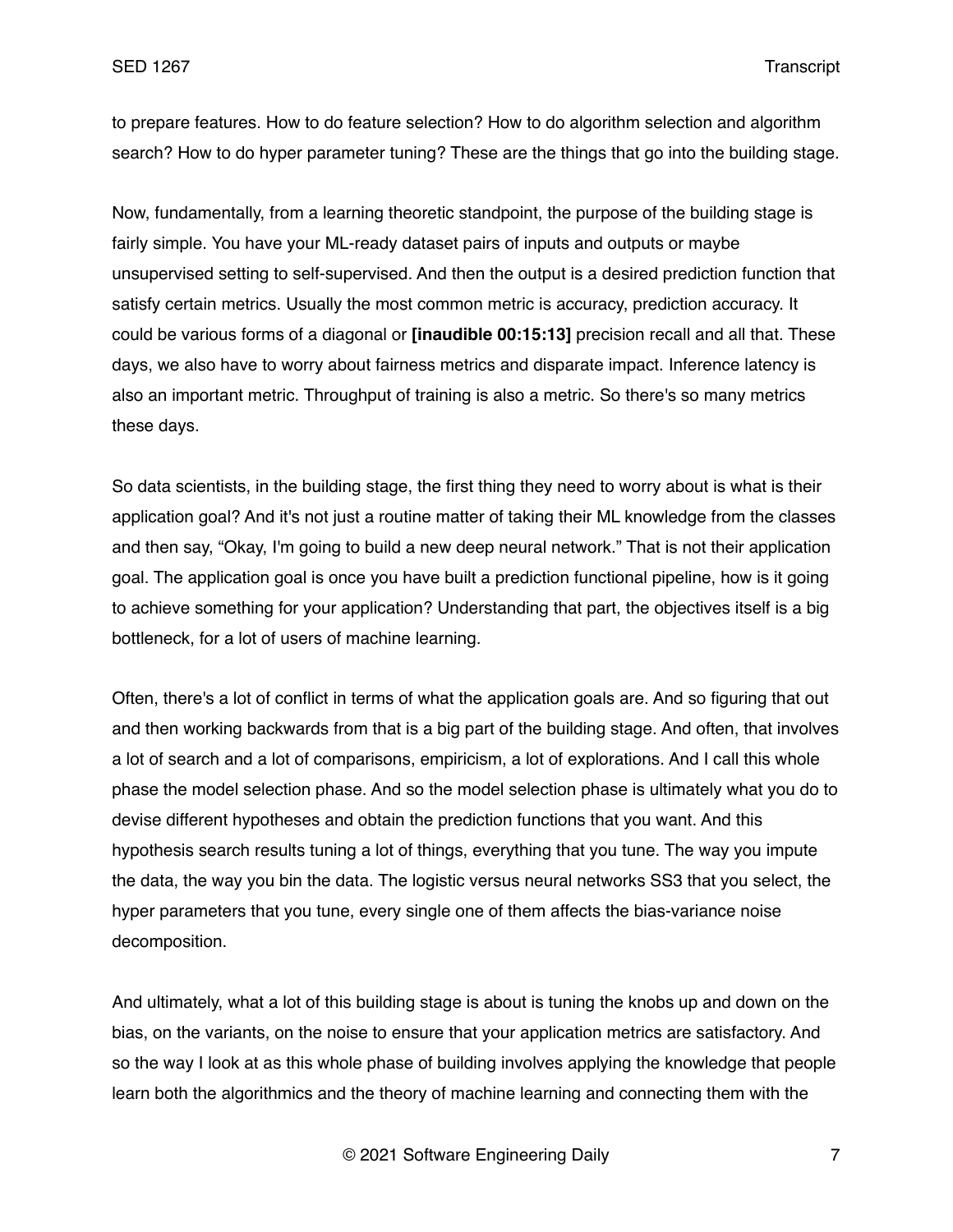application goals that they have, which often you learn only in the real world. I mean, how much can machine learning classes teach about thousands of applications of machine learning, right? And then connecting that, bridging that gap via tools, via mechanisms, that allow you to meet those application metrics in an effective way. And often, that involves huge resource expenses. So especially in the deep learning context, often I hear people don't even want to tune hyper parameters or algorithms or **[inaudible 00:17:31]**, because it's just too expensive for them. And so resource costs need to come down. Business expenses need to come down. The amount of time they spend on model building needs to come down.

Thankfully, a lot of feature engineering in the unstructured data context has been automated with deep learning. So a lot of that has gone away in the NLP world, in the vision world. But in the tabular data world, that's still the case. You have to do it a little bit more manually, because of interpretability, and explanation and all these other concerns. So during the model building phase, there is always a Pareto Front. Data scientists have to navigate that Pareto Front. It's not just accuracy. You have to worry about all these other concerns, like I said, fairness, inference latency, training cost, interpretability, explainability. All of these things matter. And there is some increasing tooling to help navigate this Pareto surface. There is also tooling to help debug model accuracy and build better models. So there is a lot of action even in the building phase for this overarching application that I'm talking about, application lifecycle, beyond just the basics of machine learning algorithms, beyond just the theory of machine learning itself. And so a lot of that is happening in the ML systems world, in the database world, in the ATI world. And this is also part of this new principle that I'm talking about for the whole field.

**[00:18:53] JM:** I want to get into some of the projects that you've worked on specifically at the ADAlab. But since we've touched on sourcing and building, let's now evaluate the deployment step somewhat. Tell me about the deployment step, the frictions of the deployment step, and the typical infrastructure that data analytics models are being deployed to.

**[00:19:19] AK:** Okay, sure, happy to. I mean, this is probably the step that I'm least familiar with, because I'm in academia, but I keep in touch with all my friends in industry who work on this kind of stuff. And shout out to the folks who have helped me understand the deployed state most, Vartak, who has the startup Verta. **[inaudible 00:19:36]**, who was at Google, now at Databricks, Mate at Databricks. And recently Shreya Shanker, who was at Google. So I learned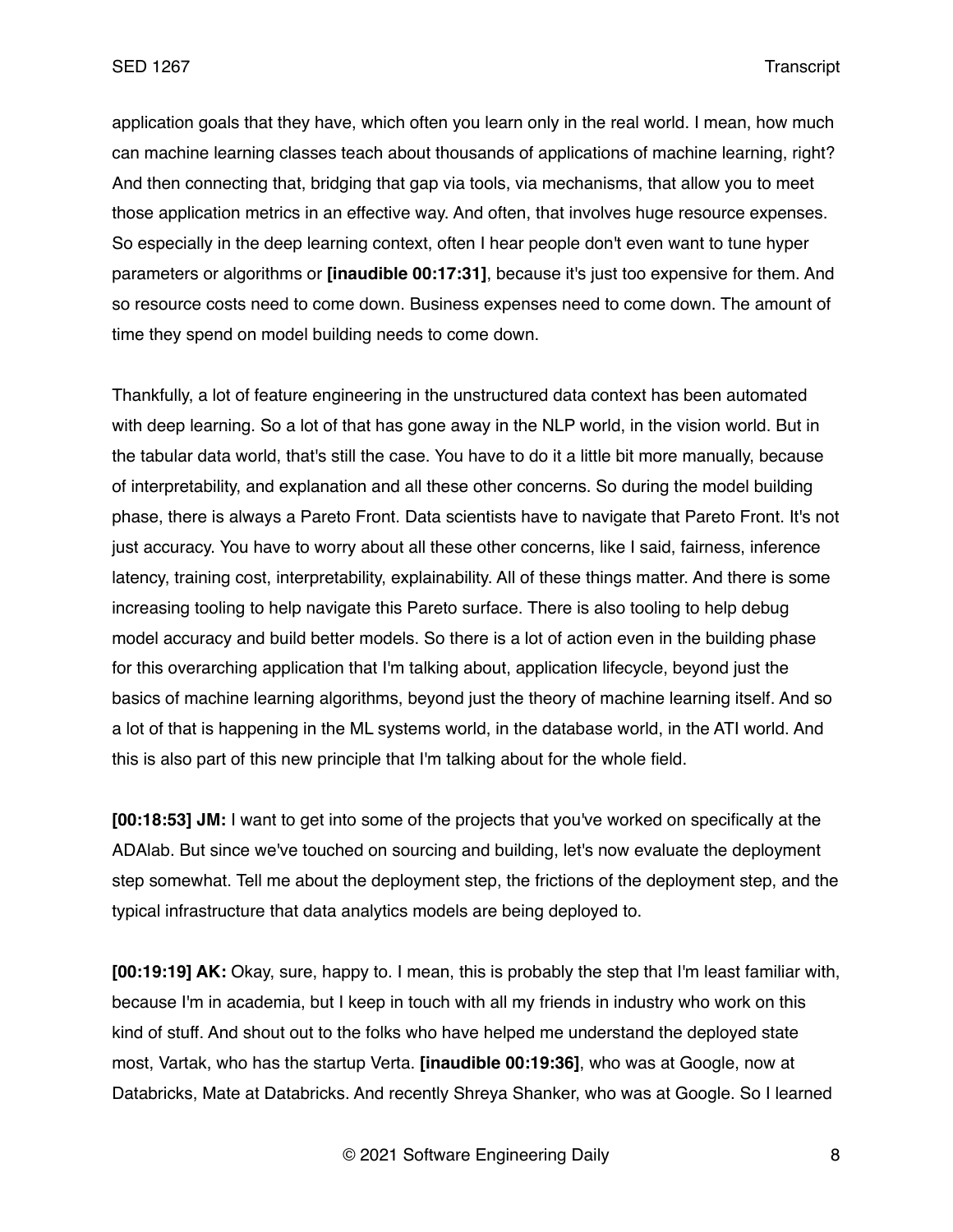a lot from these folks on model deployment. One thing to note is the scenario for model deployment has been around for decades. It's not a new thing. This whole notion of ML ops. It is being relatively simple in the ML avatars in the past, because, typically, like you build a model with SaaS or something like that, and then you integrate it with your relational DBMS, or your data warehouse. That's how it has been going on since the 90s. That world was much simpler for model deployment. You just take your model that you've learned. You do inference on the database system or on the data warehouse system for deployment.

But over the last couple of decades, and this is something I explained in my course as well, the complexity of model deployment landscape has exploded. And the reason it has exploded is because of cloud computing, because of the web, because of the Internet of Things, and heterogeneity of hardware, heterogeneity of models being used. All of these things have caused an explosion of complexity. And especially in the web companies, app companies, the IoT world, deployment is very heterogeneous. I mean, any software deployment is very heterogeneous, and ML is no different. It is also a form of software. So if you want to do ML-based prediction for certain things, that is a form of software. And so all the complexity of software deployment, amplified, manifests itself in the ML ops world.

And the reason it's amplified is it's no longer deterministic. It's probabilistic. And you will have to log the predictions and the bucket in the future. You will have to worry about thresholds on probabilities after the model has made its prediction. And the thresholds may not always be obvious. So there's added complexity on top of deterministic software for deployment of ML software. So what I see happening is industry is trying to standardize a lot of this in the form of these tools like MLflow, or TFX, TF Serving, to make it easier for people who do the model building and the data sourcing to not worry about it too much. So basically, they build a prediction pipelines. And then they have a standardized environment or infrastructure where they hand it off, and it gets into AWS where they call it model endpoints.

So these sorts of endpoints for connecting the deployment stage, versus the largely offline phase of sourcing and building where you set up the infrastructure is starting to happen. And that's a good thing. I think the tooling is still evolving. It's still not settled yet. It's still an active space. There're a lot of startups that I see in the ML deployment landscape. And the cloud companies are also going after this They are trying to standardize this. It's still going to be a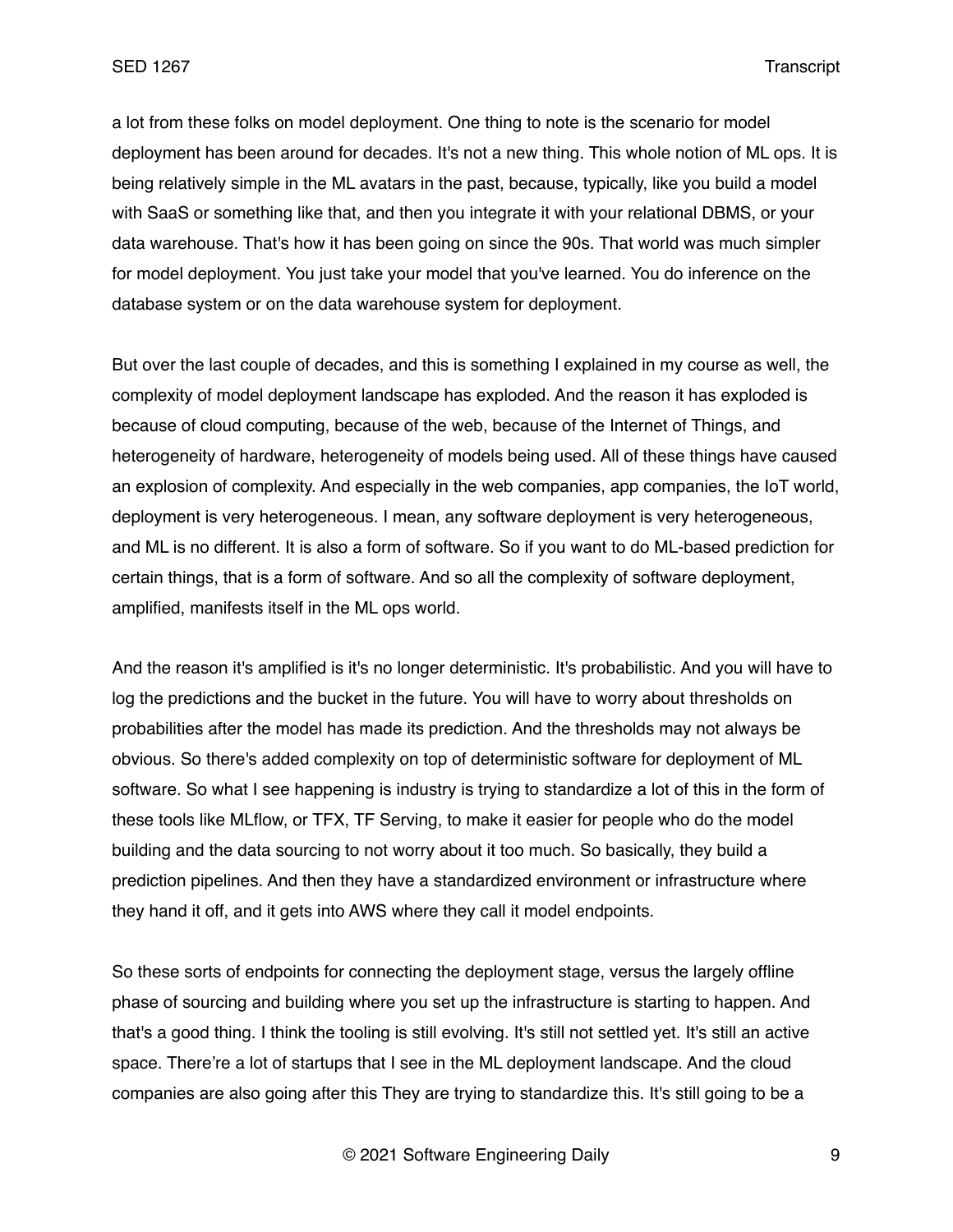heterogeneous mix. I don't think it's going to be a one size fits all. And the old world of deploying models into your data infrastructure is still important. A lot of enterprises, their data is under data warehouses and database systems. And they still want to integrate their models into that infrastructure. A lot of web companies, of course, have their cloud-based solutions. And so they wanted to deploy it there.

All of this, increasingly, there is also a push towards more rapid evolution of models. And the more rapid evolution of models means, as the data distribution evolves, as the concept drifts, you want to make sure that the life cycle is kind of kept fresh. In the past, this used to happen every quarter, every month, if you're lucky. But now they want to do it every day, or even every hour, or even minutes in some cases. And so now your deployment infrastructure becomes even more critical, because you want to do very close to real-time kind of updates to your data, updates to your model. And that requires refactoring your deployment infrastructure in a way that is amenable to it. And so, increasingly, I've seen these ML platforms and feature stores worlds evolve in that direction where they're trying to create something that is more reusable, that is easier to maintain, that is easier to scale and study separately. So this separation of concerns is starting to happen.

And again, I think as an academic, I only get to see so much of the deployment landscape, because I don't have, I don't know, hundreds of millions of people accessing manual services that these giant tech companies have. And I only know so much about the deployment side. So a lot of my research has focused on deployment of models in the data systems context. But I haven't really studied that much about the online prediction serving or those sorts of settings.

**[00:24:09] JM:** So now that we've evaluated the high-level perspective of the data analytics processes that your lab focuses on, we can touch on some of the specific projects, one of which is Project Cerebro. Project Cerebro is focused on making artificial neural network model selection easier to work with. Can you tell me about the problems with artificial neural network development and what you're building with Cerebro?

**[00:24:43] AK:** Oh, absolutely. Now, to talk about Cerebro. So, Project Cerebro is the one that was funded by my NSF Career award. And I was just surprised at the level of interest that I've seen in various contexts, not just in the basic science world, but also in the public health world,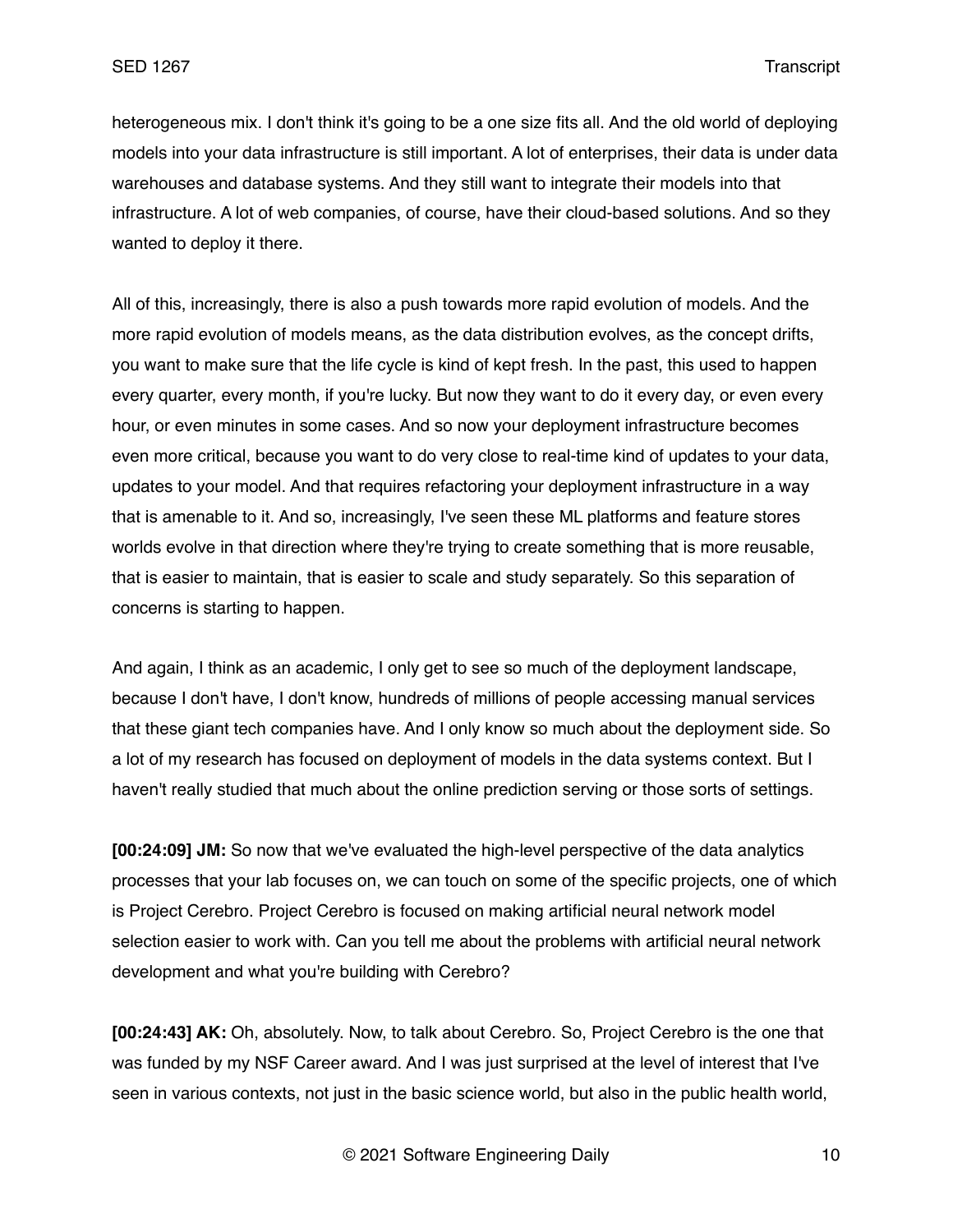because we have an NIH grant that also helping funded in the industry. VMware gave me a couple of gifts to help fund that work. And so I've seen a lot of interest from various sources. And the reason for this is fundamental. The way artificial neural nets are built is highly empirical. And, I mean, most of machine learning is pretty empirical. Model selection stuff is pretty empirical, even for things like kernel machines and all of these things that have a lot of theory behind them.

The reason it is so empirical is the bias variance-noise decomposition that I talked about earlier. The hypothesis space of prediction functions that you deal with is directly controlled by the neural architecture. And so the larger the model, the more neurons, the deeper it is, the richer the hypothesis space. And so you navigate this bias-variance decomposition by tuning the hypothesis space.

On top of that, the hyper parameters that you need to tune for optimization, stochastic gradient descent is the optimizer of choice. And there are various flavors of it **[inaudible 00:26:02]**  whatnot. Every one of them has hyper parameters. And these hyper parameters control how well your model learns. It controls several other things. It controls the variance of the biasvariance noise decomposition as well.

And then on top of that, you have feature representation. Like, say, if you're doing time series analytics, and this is something we've been doing a lot with our public health collaborators here at UC San Diego, even have a couple of public health Journal papers that we applied Cerebro, and we saw some interesting lessons. Say, windowing of the features, that is a feature representation decision. That also affects the bias-variance noise decomposition. If you aggregate too much, you probably introduce more base noise.

And so these sorts – Tuning these three things that affect your outcomes, affect you prediction accuracy, is inherently empirical. You cannot tell upfront with 100% confidence that if I do X, it will always be better. That's very, very rare that you can say this. Like even if you want to say I have this training data set, I want to build the deepest model possible. You go and build the deepest model. Okay, so these days, there's this double descent phenomenon. You can actually overfit to the training data entirely and still generalize well. It's not easy to reach the double descent phenomenon. Sometimes you don't end up getting into that regime. And even if you do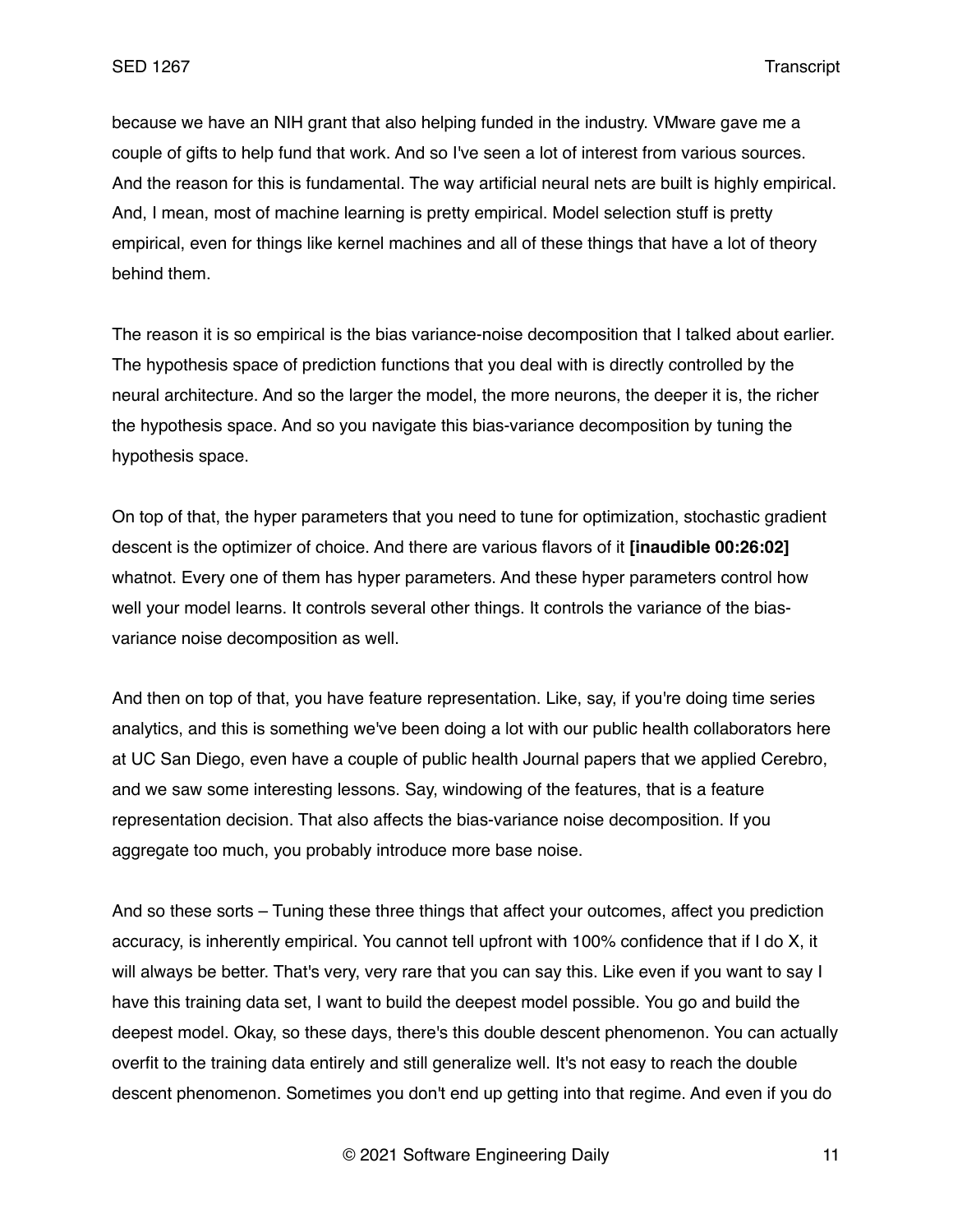get into that regime, if you have a giant bloated model, your DevOps people and your ML ops people are going to be angry with you. They're like, "Why are you using such a giant bloated model for my inference task, which I have 10 millisecond latency?" or something like that.

So just the Pareto surface comes back to bite you. There are multiple conflicting criteria that a scientist has to satisfy. And so eventually, they will have to inevitably explore these alternatives for all sorts of things. Now, to be more concrete, in our public health use case where we were building – So the data has accelerometer time series. And they have like almost a terabyte of this. They have labeled this data. The prediction task is identifying whether the person is sitting or standing and moving based on the accelerometers that they wear on their hip. And the cohorts that they are studying, and these are important cohorts, or like people who are survivors of breast cancer, people who have had obesity, people in assisted living facilities. In many of the cohorts that they're looking at right now, the goal, the public health goal is to understand how much exercise are they getting throughout the day? You don't want to do this in a very personal intrusive way by monitoring them like as in-person. And so these accelerometers are helping public health scientists understand their behavior throughout the day in a postdoc fashion.

And so they have this label data of time series. The output is also a time series. And previously, they had a random forest baseline based on heavy duty handcrafted time temporal features. And for a binarized task, are they sitting versus non-sitting? The random forest I think gave an accuracy in the high 70s. But we came in and we did some model building for applying CNN LSDM hybrids. So convolution neural nets, plus long short term memory nets. And these are the state of the art, among the state of the art for time series prediction tasks. And we reached 92% accuracy. And that's a lift of almost 14%, 15%, or a binary test that's rare. And they were really surprised. We were really surprised, and they were very happy about it. And they have been applying this to many cohorts now. This accuracy is the state of the art for this task in their field. That's why these journals have been excited about this as well.

And the way we managed to do that is with model selection. And we realized that the model selection was the key bottleneck in raising this accuracy here, because the architecture of the CNN LSDM, the hyper parameters, the windowing, all of this defining. The correct kind of exploration process itself was integral. We didn't have to do handcrafted-feature engineering. We had to do handcrafted architecture engineering, and that is inevitable in deep learning.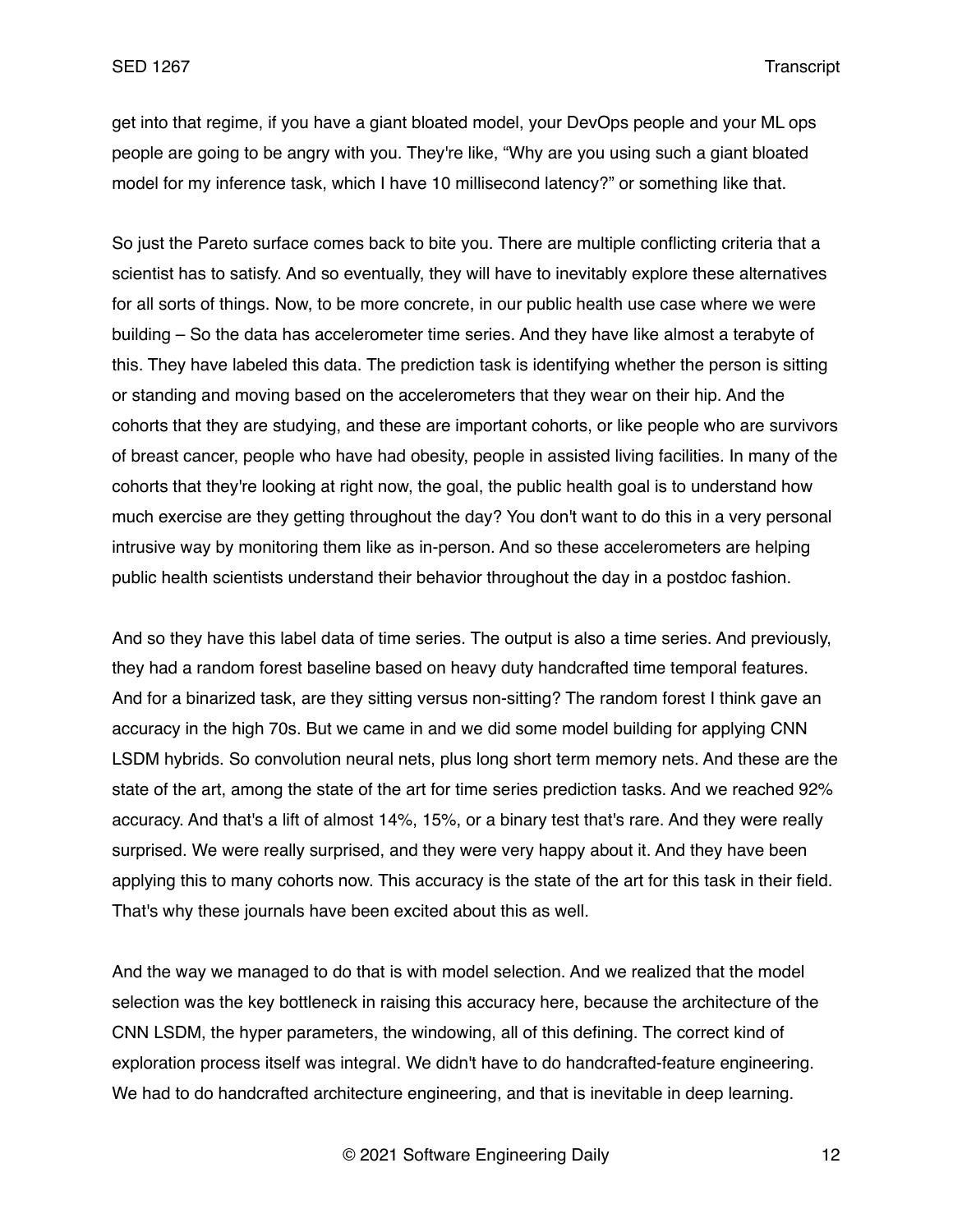On top of that, coming back to the metrics point that I made, you would think, "Okay, binary classification loss is the only accuracy to optimize for." You would be wrong. These public health scientists have a dozen metrics that they optimize for. These dozen metrics include things like precision, recall, transition, precision, transition recall, some other aggregate metrics from the public health standpoint. And when you do this model selection sweep over different architectures and hyper parameters, you would realize, you will end up with Pareto optima. Some models work better for some metrics, but the other models work for other metrics.

And eventually what we ended up doing was analyzing all of this and then building an ensemble of the predictions for a subset of the models. And so this sort of tradeoffs that are inherent in a real-world application of ML, that is sort of what we realized in the Cerebro Project. We want to make this sort of exploration project, exploration process, high-throughput. We want to reduce resource costs. We want to reduce runtimes. And the implication is pretty clear. If you reduce runtimes, if you reduce resource costs, people will be more willing to do more of the sort of exploration and reach better accuracy and better metrics. And so that's what we saw in this project. That's the direct implication. That is what motivated us to build out the Cerebro system.

And then I realized that this philosophy is actually more powerful than just in this context. This philosophy is fundamentally building a set of models at a time, rather than just one model at a time. And going back to the bias-variance noise decomposition, it's fundamental in learning that you cannot escape it. It happens over and over in many contexts. One other context that happens is transfer learning. Let's say if you want to use a pre-trained CNN to get features for an image. Which layer of the pre-trained CNN are you going to explore for your feature representation? That is a decision for your bias-variance tradeoff. And so that requires exploration. That is a model selection step.

Another thing I've seen as data scientists like to build separate models for separate populations. Like say, one model for California, one model for the East Coast, or whatever, or different countries. This is what I call learning over groups. Instead of taking the whole population building one model, you build separate models for separate subpopulations. That is also a bias variance tradeoff. The individual subpopulations distribution could be maybe a little bit simpler than the whole population. So you end up with a better base-variance tradeoff.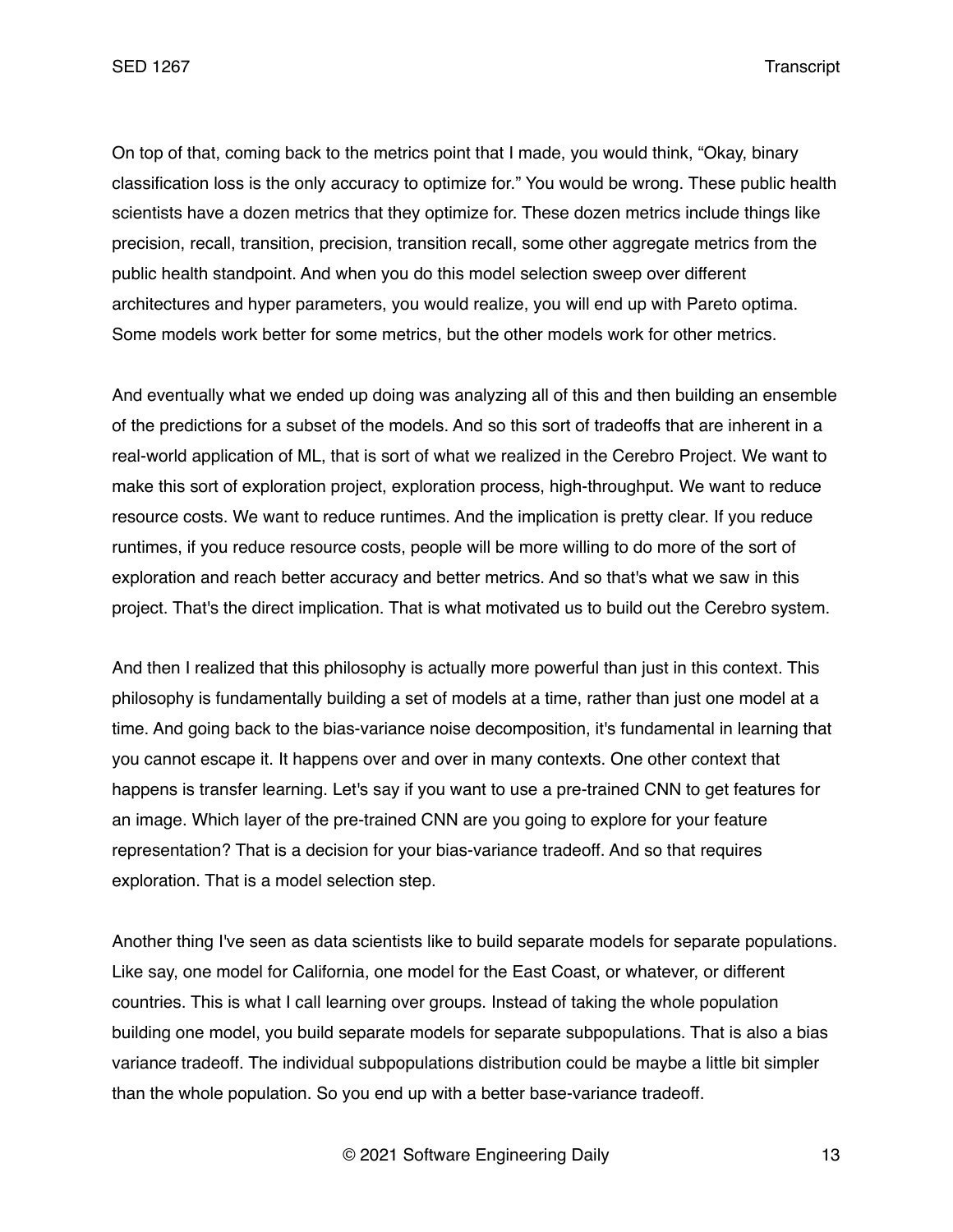And so all of these sorts of scenarios that I've seen, where you tune these knobs for controlling the hypotheses base, controlling the bias-variance noise decomposition, call that model selection management. And so the Cerebro project was really aimed at making this model selection management process easier. Making it faster, reducing resource costs, using database style ideas. And that's the vision paper we wrote at the CIDR, the CIDR Conference earlier this year, where I laid out this layer design of the Cerebral system. The what of the model selection process is specified at the level that which at which data scientists are comfortable with using the tools that they are comfortable with. So they don't have to change their usage of TensorFlow or PyTorch, or Kerris. But under the hood, we rewrite the computations in a way that improves resource efficiency, reduces runtimes, all of these good things that we know from the query optimization land. And then even below that, you can now execute it on various environments. You could run it on your in-house cluster. You could run it on the cloud. You could run it on database systems, or Spark, stuff like that. This sort of layer decouple design with query optimization at the heart is what we pursued in the Cerebro system. And it all came back to that original thing that I mentioned, which is model selection is inevitable because of the biasvariance noise decomposition being extremely hard to predict upfront. So empiricism and exploration is essential in the artificial neural network world.

**[00:33:42] JM:** Can you give an example of like an application that would be ripe for using Cerebro, for using the tool to improve model selection?

**[00:33:54] AK:** Yeah, sure. So the public health application was one where they had this time series data, and they wanted to predict the activity. And now you could go ahead and define your architectures and your hyper parameters in the Kerris API's of Cerebro. And you could just run this. And the code is now released. We even have released a documentation and examples on our website. Feel free to go check it out. And this can be used in many other domain science settings. We are also collaborating with material scientists where they want to analyze simulation data. And so now your input would be simulation logs, and your output would be some physics-based phenomenon. And so now you could specify that as input and then define different neural architectures and hyper parameters that you want to try over and then give that to Cerebro. And it will execute this at scale for you.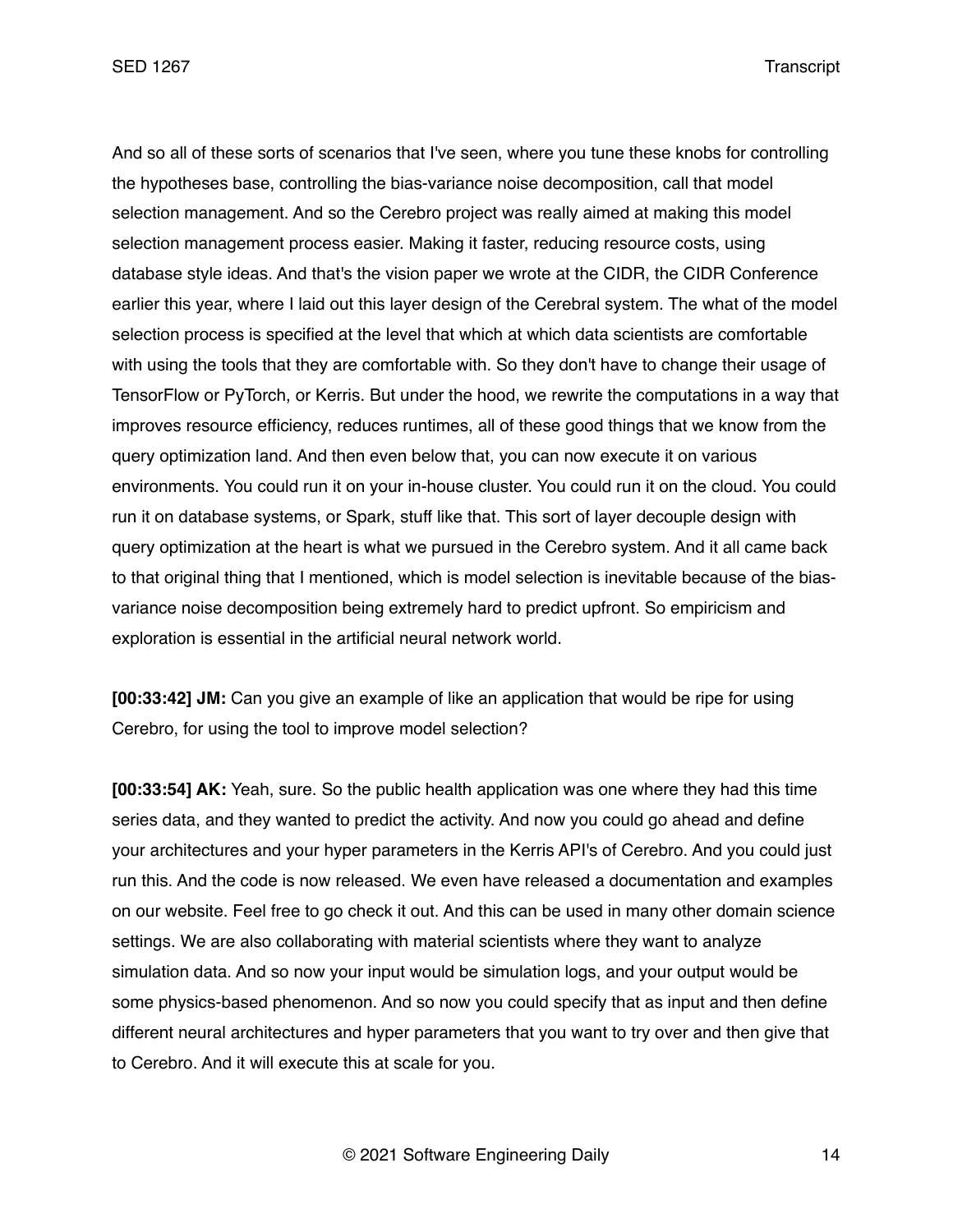Other application scenarios that we are looking at right now in collaboration with our colleagues at VMware, they actually adopted the central ideas of Cerebro in the Apache MADlib project. And this is in RDBMS ML tool that Pivotal has. And they have been talking to different enterprises for natural language processing and computer vision use cases for enterprise datasets. A lot of these enterprise data sets, they have structured data. They also have text data. They also have some images in some contexts. And it's stored on data lakes. It's stored on data warehouses and database systems. And there, they want to do very simple things like sentiment mining, or named entity recognition. These are machine learning tasks. And so they could just specify the off-the-shelf transformer architectures, doing hyper parameters for fine tuning on the data sets, and then give that to the Cerebro API's, and then they could build it at a higher throughput.

So these are sort of some concrete applications that we have been studying or exploring and working on ourselves or with our collaborators. But really, I mean, it could be applied to virtually any prediction task. Any prediction task where you would need to build a model and need to tune hyperparameters, need to tune the architecture, Cerebro is useful there. It's really a very general system for all these sorts of model selection tasks, where you're building a neural computational graph. And the neural computational graph frameworks that we currently support are TensorFlow and PyTorch. It could easily be extended to other things in the future. But currently, we are focusing on TensorFlow and PyTorch. They are the most commonly used frameworks for specifying neural computation graphs, and executing them and training them with SGD. And so we are reusing the infrastructure of TensorFlow and PyTorch for the SGD implementation, for the neural computational graph compilation and execution. And what Cerebro really orchestrates is the scalability part of it, is the data handling part of it, is the distribution part of it.

**[00:36:40] JM:** In working on Cerebro, did you engage with any large corporations about how the problems that you were tackling with it compared to what they were encountering?

**[00:36:53] AK:** Actually, not really. Cerebro was born out of academic needs that I saw. And the reason for this, and I joke about this in my Cider short talk, you should go check out the 10 minute video, is that many of these so-called cloud whales that Mike Stonebreaker calls them, the Googles, the Amazons, the Facebook's, the Microsoft's of the world, they have this – What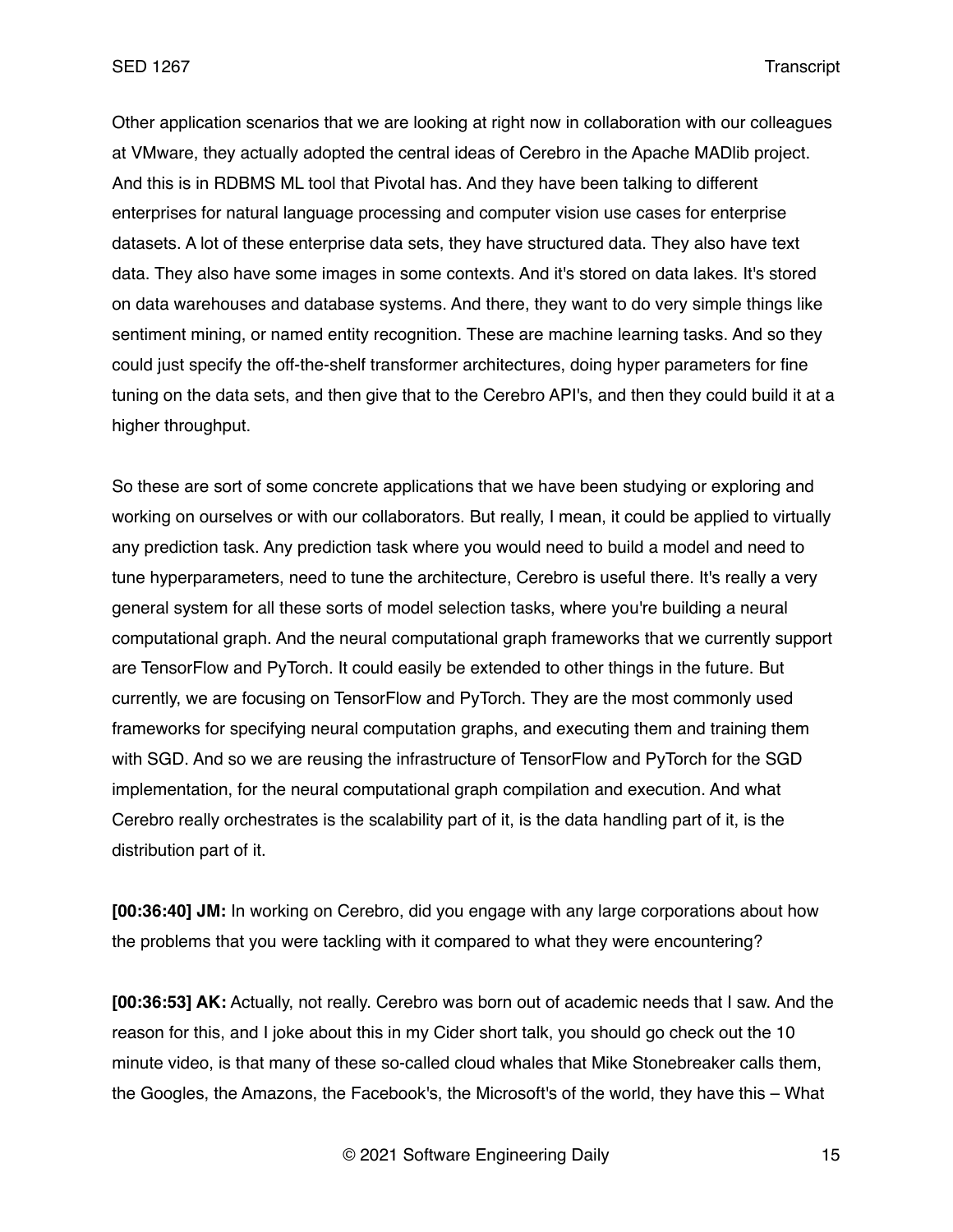shall I say? The problem of plenty. For them, a lot of this model building tested like, "Oh, it requests more resources? Here. 100 GPUs. Throw at it." That's sort of the mentality that I've seen from these big tech companies over the last half a decade, especially in the deep learning context. It's like many of their papers, they talk about, "Oh, we train this on 100 GPUs, and it worked this way." And I look at this and I was like, "99% of the world cannot afford that." And it's just unfathomable to me that they would think that that sort of stuff would fly in the rest of the world.

And in Cerebro, our motivation really was born out of how we went about this in academia. And so the public health use case, it was an IRB protected data set, a terabyte size. It was on our campus cluster, the JCI cluster that folks at the Qualcomm Institute operate. It's NSF funded. It's 100 GPU cluster that is shared by the entire campus. So it's shared by several research groups. Shared by courses, and so on. And so we really have to be mindful of how much resources we are using. We cannot just throw 100 GPUs and hug everything, like some of these big tech companies like to do.

And interestingly, at Microsoft, I've interacted closely with Microsoft in the past, even within these companies, it's not like every team has access to all those resources. They also have shared clusters internally, and every team has assigned certain quotas on how much machines they can use, how much storage they can use, and so on. So this environment really exists everywhere, even at these big tech companies. But what we found from our experience was let's take this terabytes as data set. What was the state of the art for doing model selection at scale? We really saw two different things, two different worlds that are completely disjoint. One was the world of task parallel systems, task parallel systems that come out of ML world, stuff like Ray, stuff like Datamine, stuff like the Google Vizier system, stuff like Dask and Celery, and all of these tools. And task parallel systems essentially do the following. They replicate your entire data set across the workers that you want to use. And so if I were to use eight workers, the one terabyte data set would blow to eight terabytes. And that means I'm eating up storage space for other people on campus. I'm eating up memory. I'm eating up a lot of resources, network resources that are not needed.

At the other extreme, we had this data parallel world like Harvard, which determined users to. And a lot of companies use Harvard, PyTorch. DP uses that sort of mechanisms. They shard the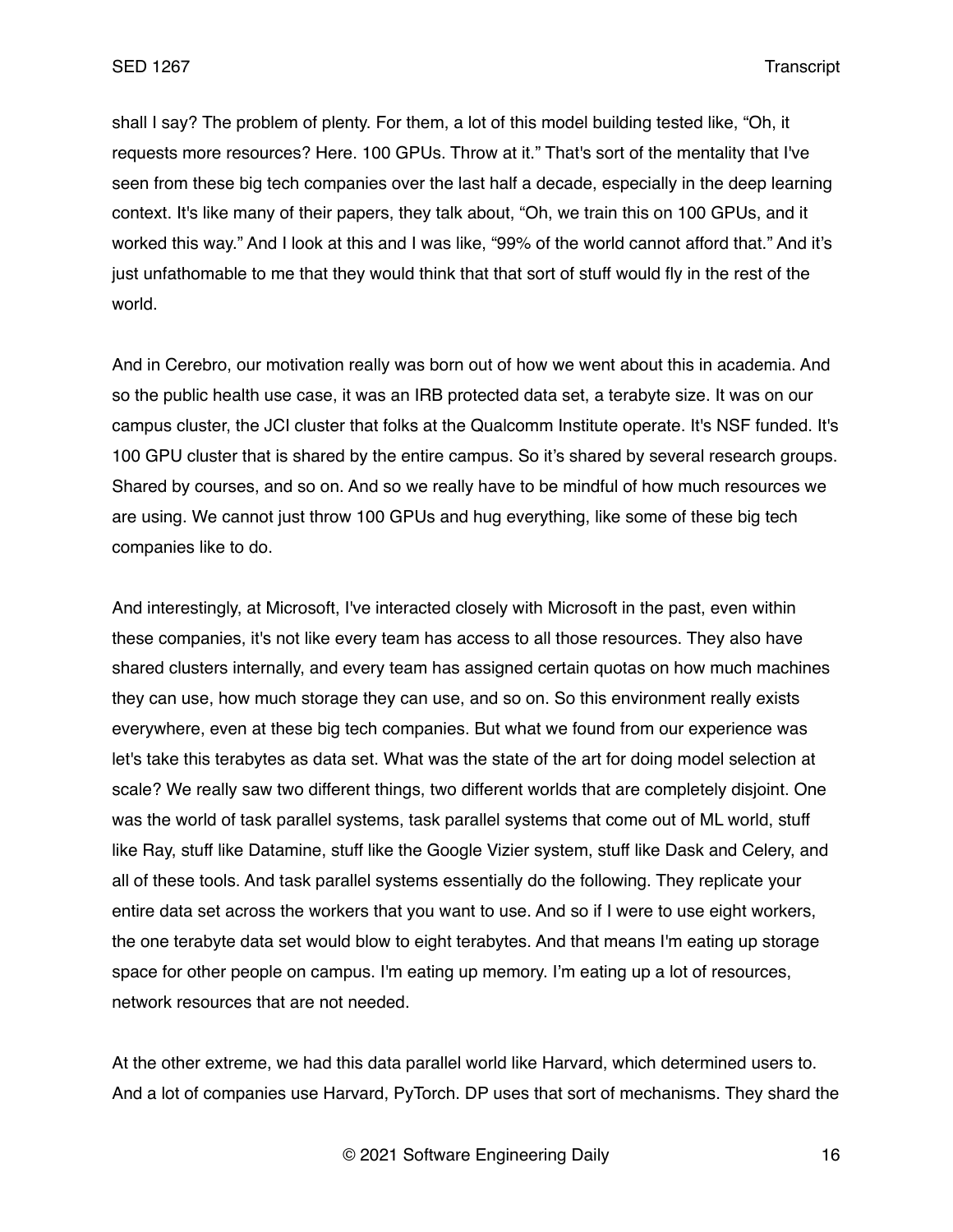data. So you don't have to replicate the data. But because they have sharded the data and they operate on one model at a time, the network communication becomes immense. It's almost thousand times, 10,000 times higher than what we find with Cerebro. And that means you're wasting the network, and that bottlenecks a lot of people. This is really what motivated us to come up with this technique of model hopper parallelism in Cerebro that mitigates the cons of both of these worlds. So it's a hybrid of data parallelism and task parallelism.

And that necessity, like they say, right? Necessity is the mother of invention. We invented this idea, because we found it necessary for us. And we found it necessary for a great many other people. A lot of domain scientists, a lot of academics, even a lot of enterprises and tech companies. And I think a lot of people missed this in the tech world because of this problem of plenty. They think they could just throw machines at everything and get away with it. And in turn, it comes back to bite people. Like if you're in the cloud, and you're just throwing machines at it, who is going to benefit from it? It's the cloud vendors. It's the cloud **[inaudible 00:40:42]**, because they can pocket more money from the enterprises.

And so the incentive structure is really a conflict of interest for cloud companies to kind of promote this, "Oh, just throw more machines at it," idea. I really fundamentally disagree with that both as an academic and as a scientist, because we should use what we need, not what we can lay our hands upon. And so that's the philosophy that drove the innovations in the Cerebro project. The query optimization innovations, the philosophy from the database world that we want to maximize the resource efficiency by looking at the picture holistically and utilizing the resources that we can to the optimal extent possible. So yeah, so I would say, I did not interact with any of these big tech companies on the Cerebro project early on. And this was precisely the reason, because I saw this fundamental divergent worldviews. And I think a lot of the under appreciation of the worldview of importance of resource efficiency is one of the reasons why the Cerebro project took this course, took this direction.

Now, in the last year or two, we've been interacting a lot with VMware, VMware is also a big tech company. But their philosophy seems to be very different from all these other companies that I've seen. VMware really cares about resource efficiency, and energy usage, and so on. And so they have been very supportive of this project. They gave me two gifts. And they have adopted these ideas, and they're putting in front of their enterprise customers, and so on. And I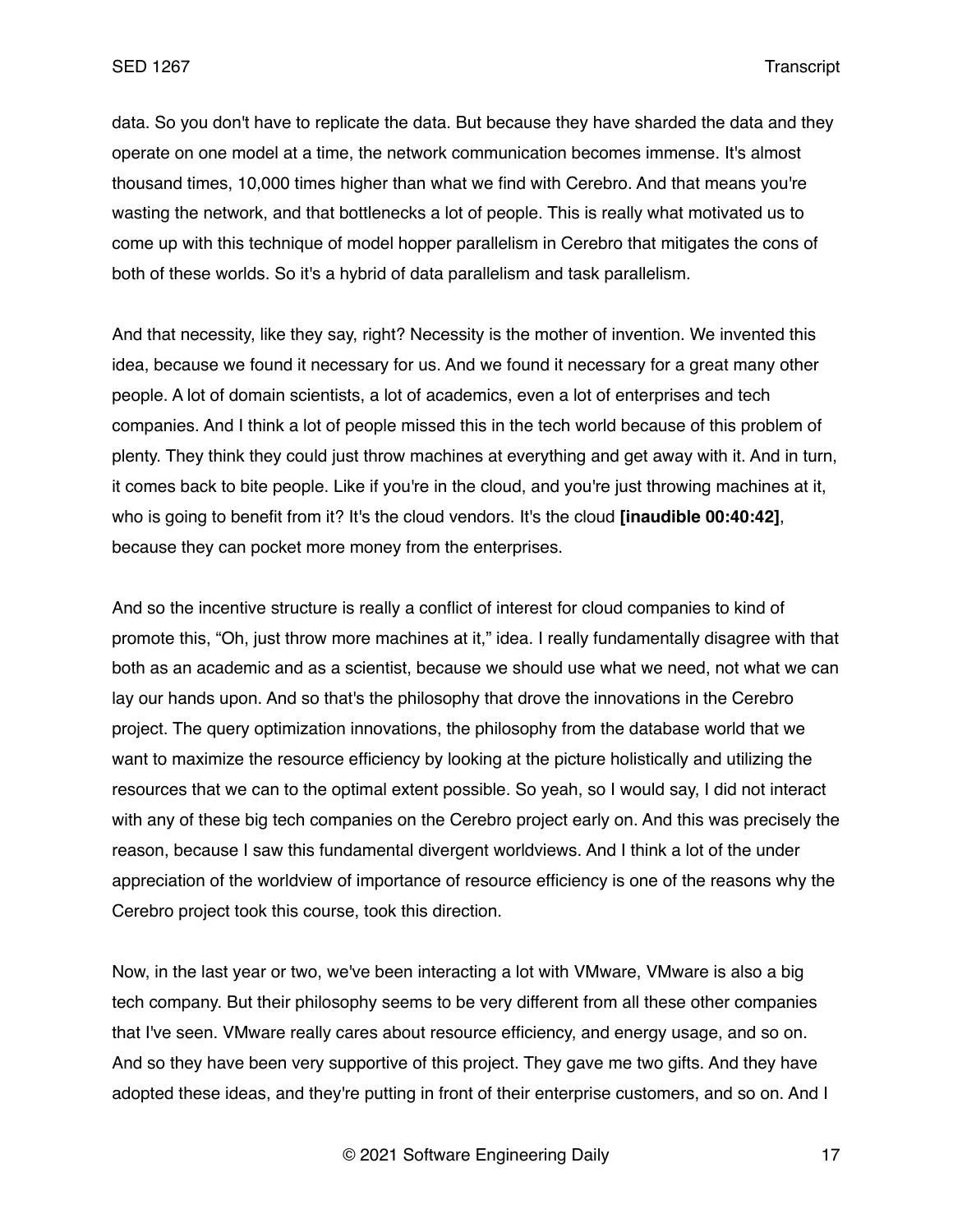think that is important. The resource use and the energy footprint of deep learning is a big societal concern. And increasingly, people are aware of the need to cut down these things. And so I think Cerebro project contributes to that direction.

And I'm pretty sure these big tech companies and these cloud whales will eventually come around to this worldview, because if they're going to sell products to enterprises, enterprises are going to demand bills that are lower than what they have today. They're going to demand resource use that is minimal rather than bloated. And so it will eventually come back. And they will also have to think about these sorts of things. We haven't gotten there yet. But I've been talking about the Cerebro project with Microsoft and Google and Amazon as well. They are interested, but it's just not on their roadmap just yet. Because, I think, currently, they are more interested in getting the infrastructure set up for even the basic end-to-end ML pipeline that I'm talking about. And I think that's fair. Usually the progression of tooling is first thing you want to achieve is feasibility, right? You want to build tooling that actually makes things happen. Then you look at usability. Make it easy for you. Then you look at scalability and performance and resource costs and stuff. So that's the progression of software in general. And eventually they will get there.

**[00:43:15] JM:** Okay, that makes a lot of sense. I'd like to talk also about another project, which is sorting hat. And that's around the problem of data prep. And we talked a little bit about data prep earlier on in our conversation. But tell me about the – Actually, we've done some shows about data preparation. The one that comes to mind most is Snorkel, if listeners are curious about that. But tell me about sorting hat and the domain of data preparation.

**[00:43:50] AK:** Oh, yeah, absolutely. So yeah, Snorkel is an awesome project. That's from one of my ex-advisors, Chris Ré, who's at Stanford now. And also one of my friends, Alex Ratner, who's at UDUB. Snorkel really focus on programming of the outputs, the labels. But the programming of the inputs, the feature vectors is also important. And that's where a lot of data prep effort goes into as well. And so these are really two complimentary things.

In the data prep effort side, like I said, there is acquisition, there's organization, there's screening, there's different distinct activities. The data scientists often kind of bundle under old giant umbrella of data cleaning. But in the database world, we know there's not just one giant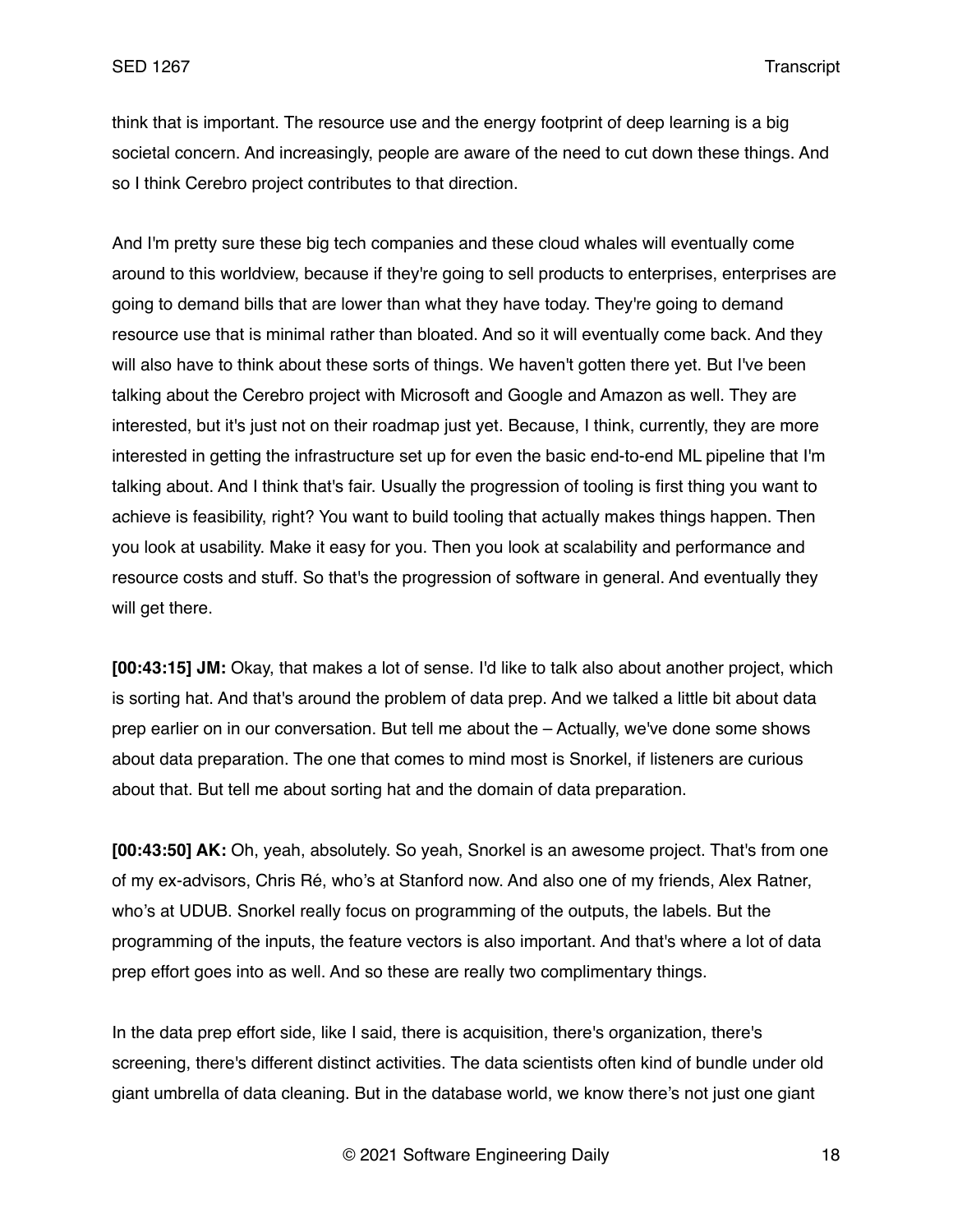umbrella. There're several distinct activities with different technical concerns. And in the sorting hat project, one thing we focused on specifically was let's say these AutoML platforms that have started to come about. And the one that I kind of was really inspired by what Salesforce Einstein.

So 2019 or something like that, or was it '18? I forget. There was a Strata Data Conference, and I was there, and Salesforce Einstein engineers came and gave a talk about how it works. And I was really like, "Well, that's pretty cool." You can now just upload a CSV file, specify it as target, and then the entire pipeline has automated for us. And so now as a data scientist, I can do that as a baseline. Or you can actually democratize data science itself by allowing people who don't have data science expertise, who cannot afford the data scientists to actually participate in this like, say, take, I don't know, a small city government official in the Midwest or something like that. They cannot afford a 150,000, 250,000 per year data scientist. So they can just upload their city file or whatever to these sorts of tools and get a prediction for, I don't know, sensors and gentrification and that sort of stuff. So that's the vision of these automated ML platforms.

But then I looked behind the scenes. What is going on in these platforms? And I realized, okay, they are doing automation of the raw CSV file being converted into feature vectors. Then the feature vectors, there are some feature engineering, then there's model hyper parameter search and all of that. The last three bits, the feature engineering, algorithm search and hyper parameter tuning have been studied to depth in the data mining and ML worlds. There're tons of papers around it. There are books around this. There are conferences around this. That AutoML part has been well-studied.

The first part was shockingly ill studied. That's what really surprised me. And that's where you convert the raw data into kind of feature representation that you want. And so what we went about doing in the project sorting hat is kind of bringing the scientific lens to that part of the workflow. And we looked at Transmogrify, which Salesforce open sourced. So that's cool. And then we realized that there're a whole slew of other tools that are coming about. TensorFlow extended their TensorFlow data validation. Amazon had AutoGluon. Pandas also does some of this stuff. And there's closed source systems that do this, Cloud AutoML table, SageMaker auto pilot. And we really wanted to zoom-in on that aspect with the data preparation. And in the vision paper, the SIGMOD DIM workshop in 2019, we characterize this part of the workflow, and then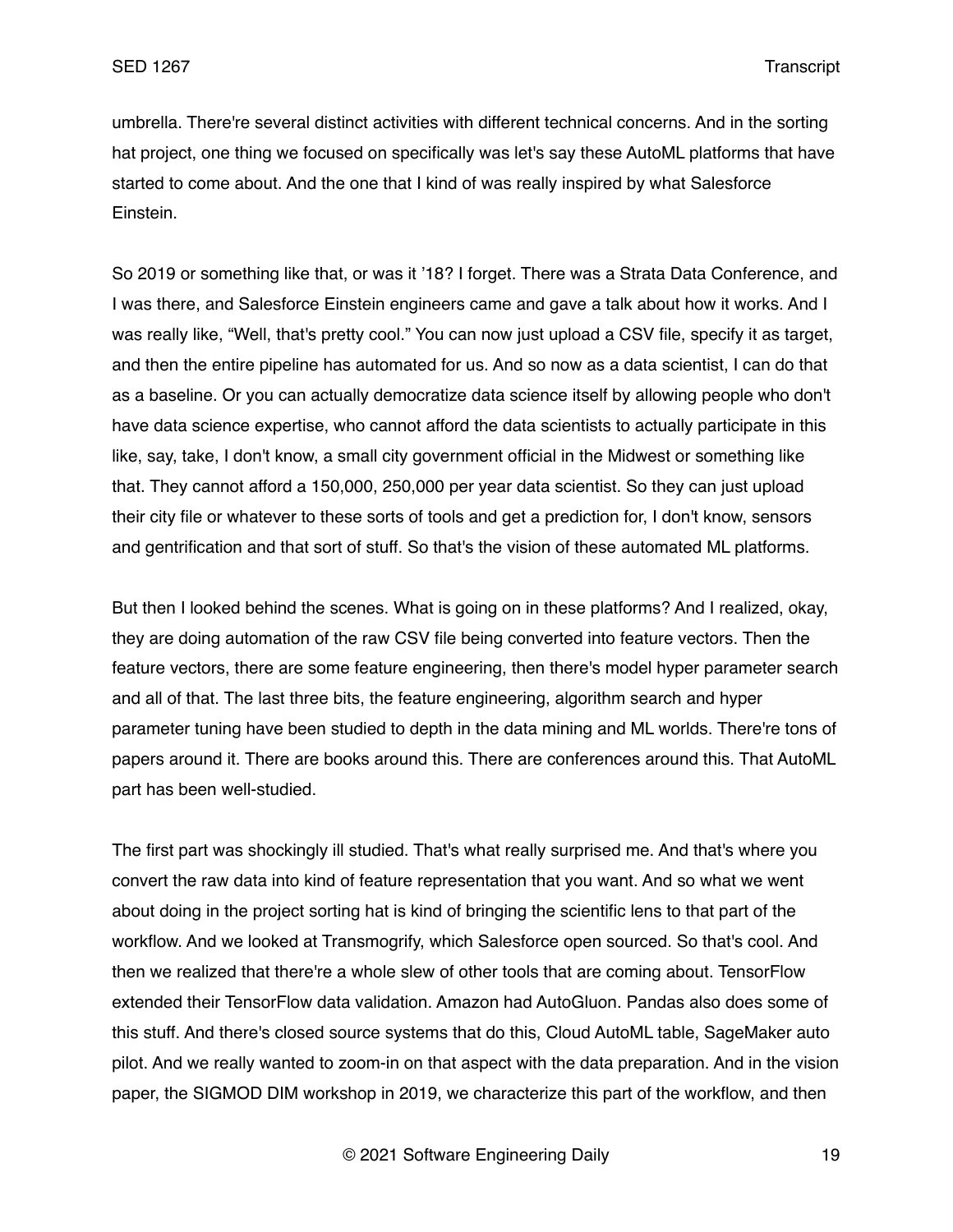we call it out specific tasks that are technically precise. What the inputs are? Qhat the outputs are. And then we said these tasks are very common. They will have to be tackled by practically all of these tools. And so we said, the central piece that is missing today is not new algorithmic novelty to do the sort of automation or new fancy ML algorithms. A central piece that is missing today's benchmark level data sets to formalize and understand these tasks and to compare how well these tools do on the sort of automation. And so that's why we went about creating the ML Data Prep Zoo.

The focus of the ML Data Prep Zoo, is to create benchmark definitions of these data prep tasks. What is the input? What is the output? They find them precisely. And create label data sets, input-output pairs, and then compare existing tools on how well they do on these tasks. And so we've defined a suite of tasks, gone around giving talks about it. The first task that we define this feature type inference. Looking at the attribute in your database or in your file, can you tell me is it numerical categorical, or is it timestamp, or something else? You would think that's simple, but actually it's pretty non-trivial.

Take, for example, ZIP Code. It stored as an integer in your database or your CSV file. If you use that as a numeric feature for your ML algorithm, you're going to get garbage results. Somebody has to, in the automation code, come in and say it's actually a categorical. You have to recast it. Do one hot encoding or something else. That step turns out to be quite non-trivial.

And so what we did in the sorting hat project is we define this benchmark, we created labeled data sets, we compare these industrial and open source tools against simple machine learning methods that do the type inference tasks. And we found that the machine learning-based type inference beats all of these industrial and open source tools by a huge margin and give state of the art results or type inference accuracy. And that in turn means that the downstream model that you're building the AutoML tool, the accuracy goes up as well, in many cases.

And so we did this comprehensive empirical comparison. We released the dataset. We released our ML models. It's going to appear at SIGMOD this year, the SIGMOD 21 Conference. And so be on the lookout for it. And my takeaway from this whole experience was there's a shocking dearth of benchmark level datasets for understanding automated data preparation and automated ML platforms implications. There is a lot of effort on AutoML heuristics for algorithm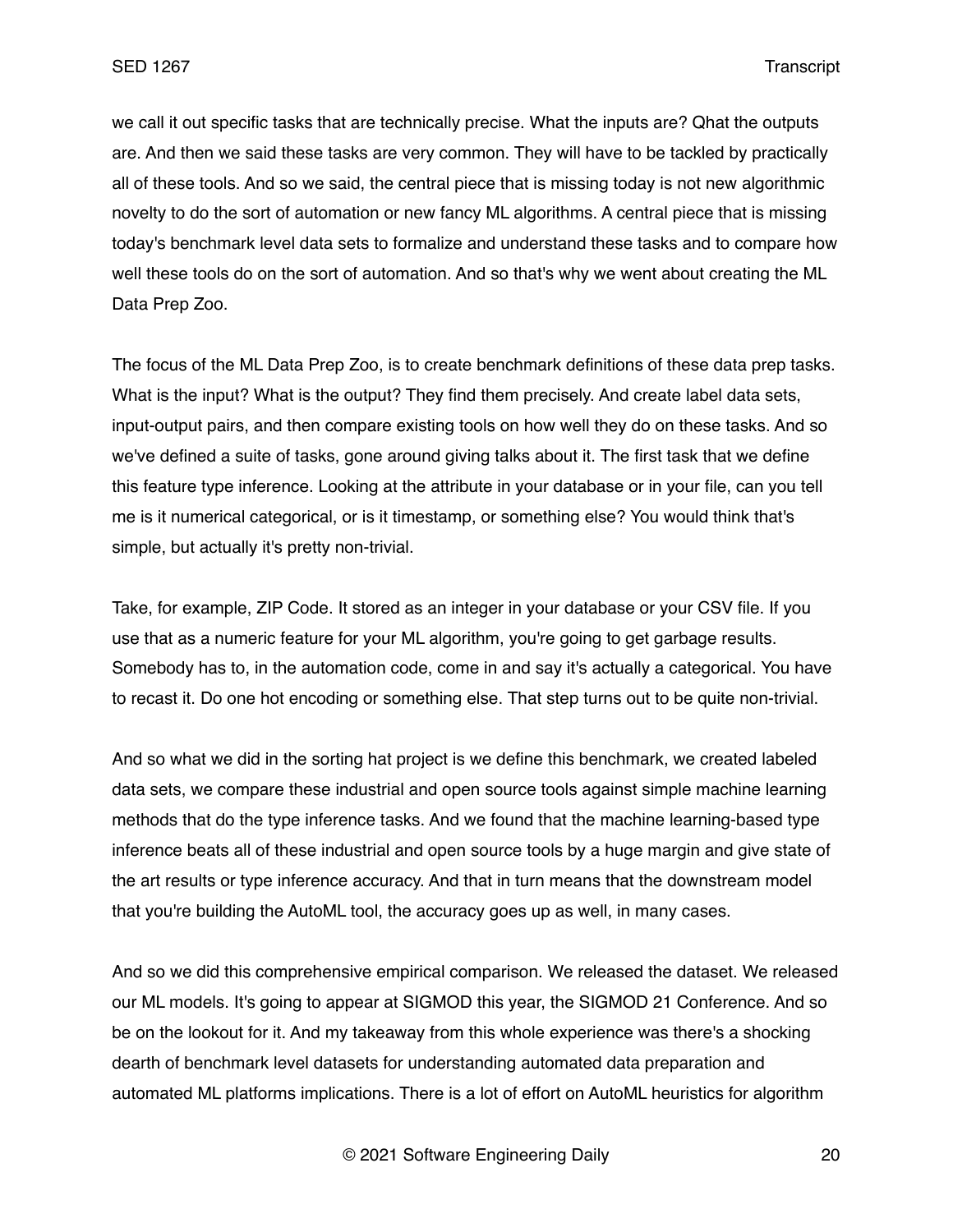search, hyper parameter tuning, feature engineering. We need a lot more work on the data preparation part to understand how well these tools do. Where do they fail? Why do they fail? How do we improve them? And so that is what our project is focused on. And just as a plug, there's going to be a panel discussion at SIGMOD also this 2021, this summer, focused specifically on this. So I will advertise this very soon.

**[00:49:32] JM:** So the goal is to create a standard benchmark for automated data prep so that different automated data prep systems can be measured against each other.

**[00:49:48] AK:** Absolutely. That's the first and fundamental goal, which is kind of inspired by what ImageNet did for computer vision and what the TPC benchmarks did for SQL performance like in the relational database world. Standardized definition of tasks and data sets that people can use to compare their tools to compare against these ML-based baselines that we have, and so on, so that they can learn where they're doing worse and where they can improve. That's the first goal.

Second goal is from a scientific standpoint, characterized formally and precisely, in what way does data prep accuracy matter for the downstream ML accuracy? A lot of data scientists go around doing a lot of data prep steps with some hunch, with some heuristic intuition that if I do X, it will help boost accuracy. Then they go and do it. And then they realize it doesn't have accuracy. And so that's a wastage of effort. That's a wastage of time. And the reason is, fundamentally, people haven't come at it with a scientific lens to understand, "Hey, if I infer the types wrongly, how does it affect the downstream model? How does it affect the bias-variance noise decomposition?" That is a scientific part that we are also studying as part of this effort. So it will also advance the fundamental science of AutoML platforms itself. Because right now, AutoML platforms has all this work in industry, where they are building a bunch of tools and people think, "Oh, they just want to cash-in and make money." But, actually, we are realizing that AutoML platform system requires some science behind it. And this is one of the fundamental parts of the science behind it. And it involves learning theoretic understanding. We need to simulate and see how the bias-variance noise decomposition is affected by different data prep steps. And that is something that I have some experience with in the past.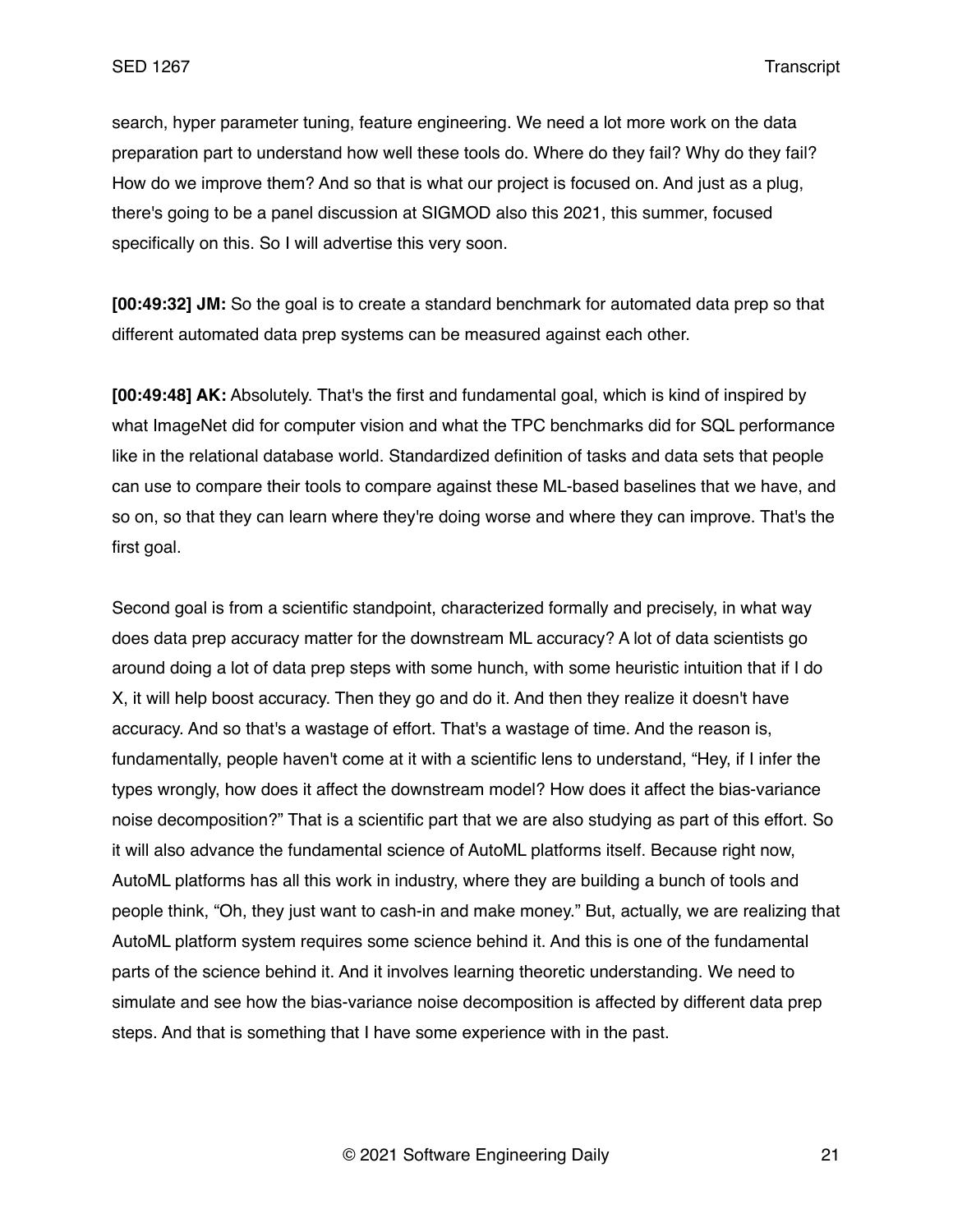If you remember, our last podcast was about machine learning joints, schema management. If you don't do a join, how does that learning theory tell us? How does it affect the accuracy? It's kind of a fork-off of that? Here, if you don't do, say, deduplication of categories. Let's say you have California and CA. I just choose not to duplicate them. How does it affect the bias -variance noise composition? And in what context? Can we come up with decision heuristics? Can we come up with, say, some rules of thumb or recommendation systems that tell us, "This is where you need to invest your time in for data prep. And this is where you will get maximum bang for your buck." That's sort of the grand vision from the scientific standpoint as well. And the third part is to get industry to actually rally around this and actually start taking this path seriously.

So far, like I said, they've been focused on building out the tooling and getting the feasibility and getting the customers in place. But what is the point of getting customers to adopt your AutoML tool if it is going to give you garbage results or if it's a bait and switch? You promised them that fully automated everything, but then it's actually doing a crappy job of the automation. That's not fair to the customers. And so all these companies need to really think deeply about how their tools are working. And hopefully this benchmark effort will be a step in that direction of getting industry to rally around it and think deeply about doing the right thing for their customers as well. And that's a larger consortium style effort that I'm hoping to start. We'll see how it goes.

So far, Google and Amazon have been collaborating with us. And I'm really excited about this collaboration with the TFX and TFdb team. Google had given me a gift last year. Amazon gave me a gift this year. And we've been talking to all these teams that are interested in this stuff. And I'm looking forward to interactions with more of these AutoML vendors and cloud vendors in the space.

**[00:53:05] JM:** Well, we could talk about a lot more. You have a wide breadth of things you're working on and interested in. But we're nearing the end of our time. To conclude, I just like to get your perspective for how you see the near future of machine learning and data systems evolving. What are the bottlenecks you see being overcome in the near future and the applications you see being built?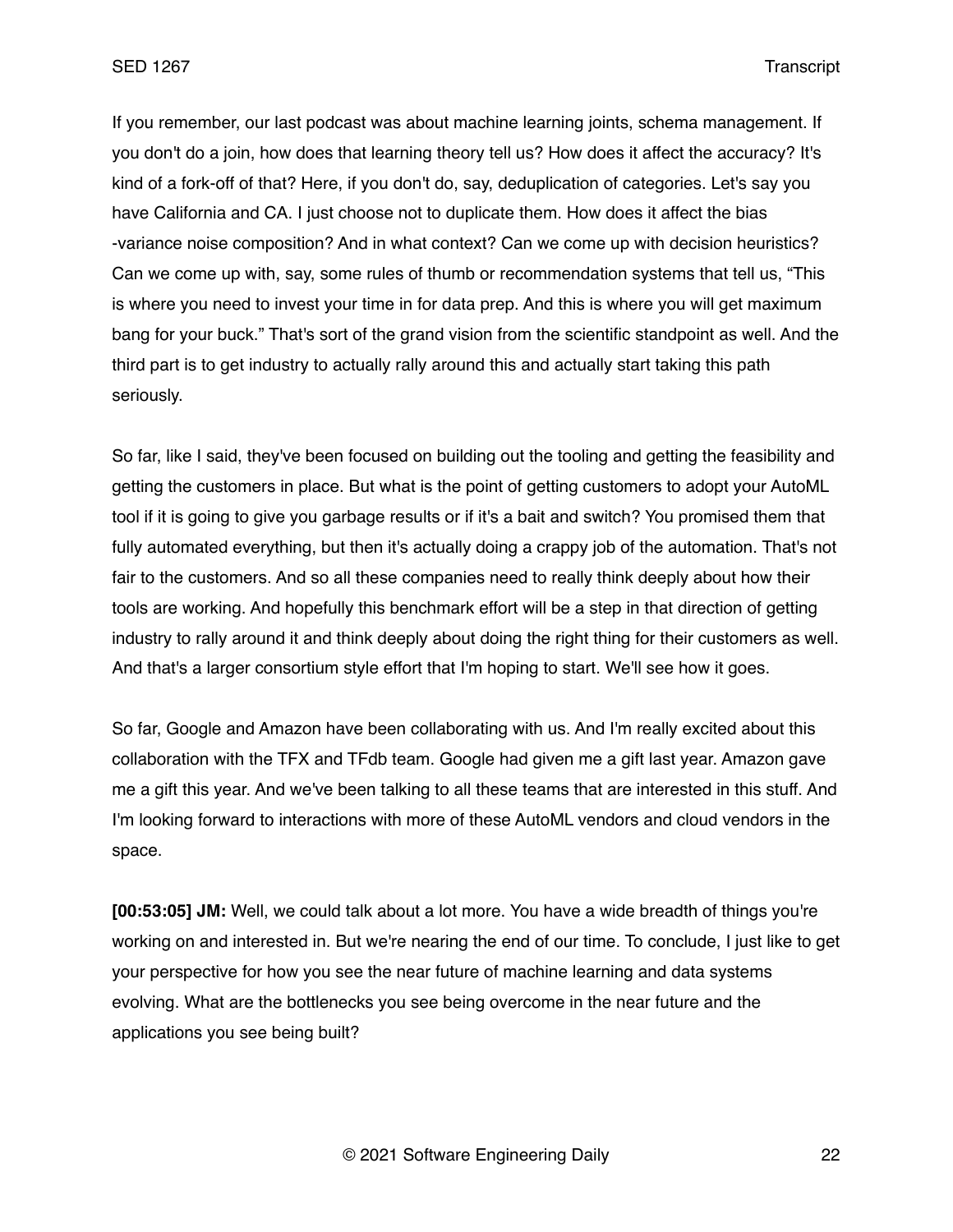SED 1267 Transcript

**[00:53:33] AK:** It's a good question of crystal ball question. I don't have a crystal ball. But one thing I would say is it's really encouraging to see a lot of activity in the space in both not just in industry, but also in academia and research community. We have the MLSys, SystemsML Conference that started a couple years ago. We have the scalable data science track at VLDB that I'm part of, and I've written about both of these recently. KDD has its own applied data science track. So a lot of these communities are now increasingly focused on the scientific and technical issues around this.

In the industrial world, there're a lot of industry conferences that have come about in this space where they are shining a light on the open bottlenecks and problems. I think there is a lot of research attention paid towards problems that are very, very well scoped, like compilers and architecture for deep neural networks. That's a very heavily studied problem. I think that problem will get solved pretty soon, because there's huge amount of industry effort and research effort focused on their. Problems that are wilder, that are bully, that are less welldefined, there will be a lot of research attention that is going to be needed. A lot of industry academia partnership that is needed. And I think this data preparation step is one of those. We need a lot more work on this data preparation and data sourcing part of the lifecycle from the scientific and research standpoint. We also need a lot more work in understanding the overarching process of how do people design and build models, rather than just the specifics of scaling a single model or the compilation or the architectural aspects of the training. And we need a lot more industry academia partnership on the deployment side. For feature stores and ML platforms, how do we define this? Like what is the feature store? How do we standardize this? How do we benchmark them? Those sorts of things, I think there needs to be more industry academia partnership. So this is sort of where I see the world heading in the next five years at least.

**[00:55:23] JM:** Alright. Well, Arun, thank you so much for your time. It's been a pleasure talking to you.

**[00:55:27] AK:** Thank you again for having me, Jeff, and looking forward to this and more such interesting articles from your folks at the Software Daily. So thank you again for having me.

**[00:55:37] JM:** Absolutely.